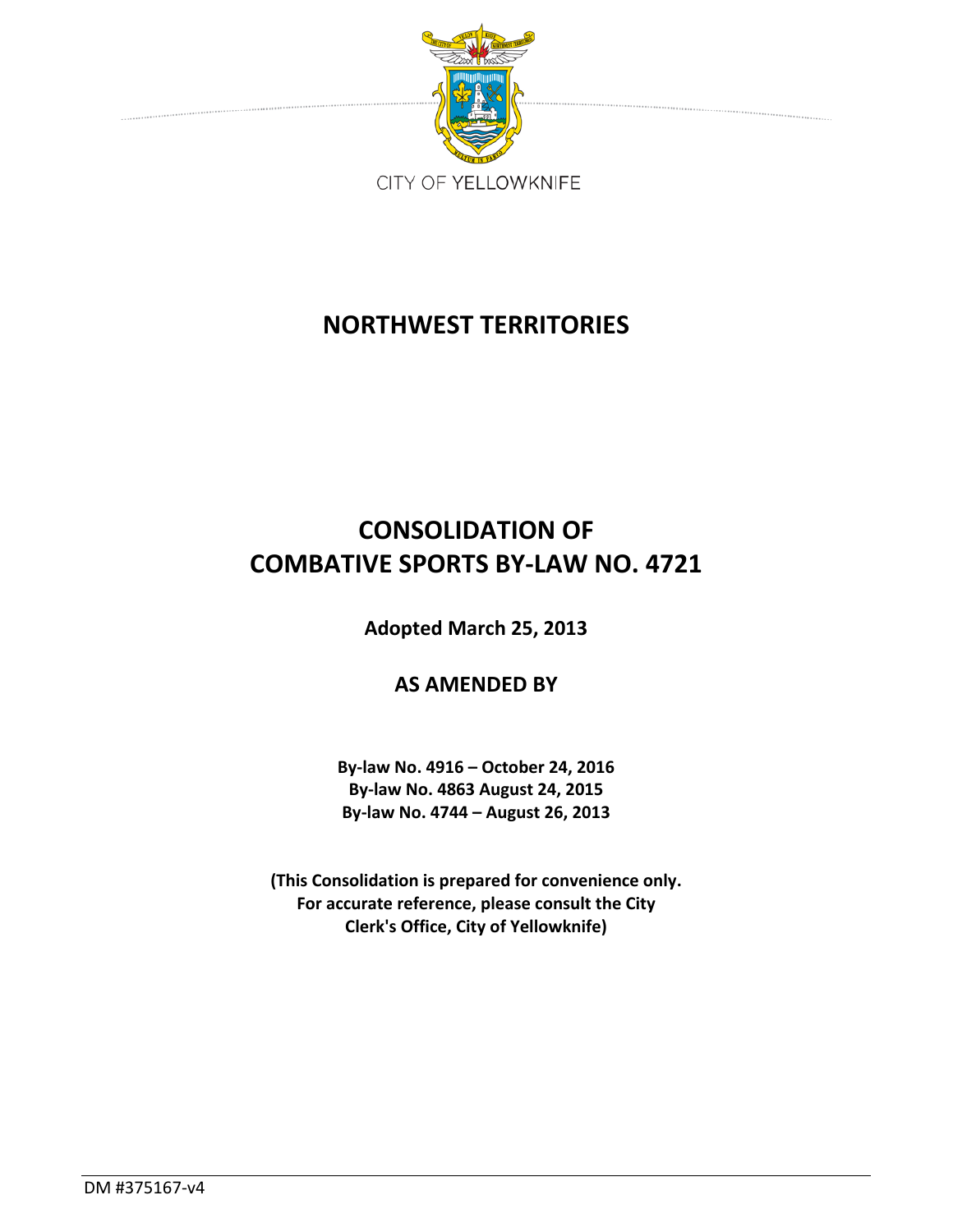# **BY-LAW NO. 4721**

## **BR 33**

A BY-LAW of the Council of the Municipal Corporation of the City of Yellowknife in the Northwest Territories, to amend the Combative Sports By-law No. 4396, as amended, for the City of Yellowknife.

PURSUANT TO section 70(1)(h) of the *Cities, Towns and Villages Act*, S.N.W.T. 2003, c.22, which provides that the Council of a municipality may make by-laws for municipal purposes respecting programs, services, infrastructure and facilities provided or operated by or on behalf of the municipal corporation;

AND PURSUANT TO section 60(1) of the *Cities, Towns and Villages Act*, S.N.W.T. 2003, c.22 which provides that the Council of a municipality may, by by-law, establish a board or commission to administer or provide a service, public utility or facility as an agent of the municipal corporation;

NOW, THEREFORE, THE COUNCIL OF THE MUNICIPAL CORPORATION OF THE CITY OF YELLOWKNIFE, in regular sessions duly assembled, enacts as follows:

## **PART 1 – INTERPRETATION AND DEFINITIONS**

## **SHORT TITLE**

1. This by-law may be cited as the "Combative Sports By-law".

## **DEFINITITIONS AND INTERPRETATION**

2. In this By-law:

"Agent" means every person who, by mutual consent, acts for the benefit of another and includes an employee and other person in care and control of a combative sports event;

## **as amended by By-law No. 4744 August 26, 2013**

"Amateur Contestant" means anyone who participates in a Combative Sport that is governed by the rules of one or more amateur bodies and does not receive any money or other gain from such participation;

## **as amended by By-law No. 4744 August 26, 2013**

"Amateur Event" means a Combative Sports competition that is restricted to Amateur Contestants and is governed by the rules of one or more amateur bodies;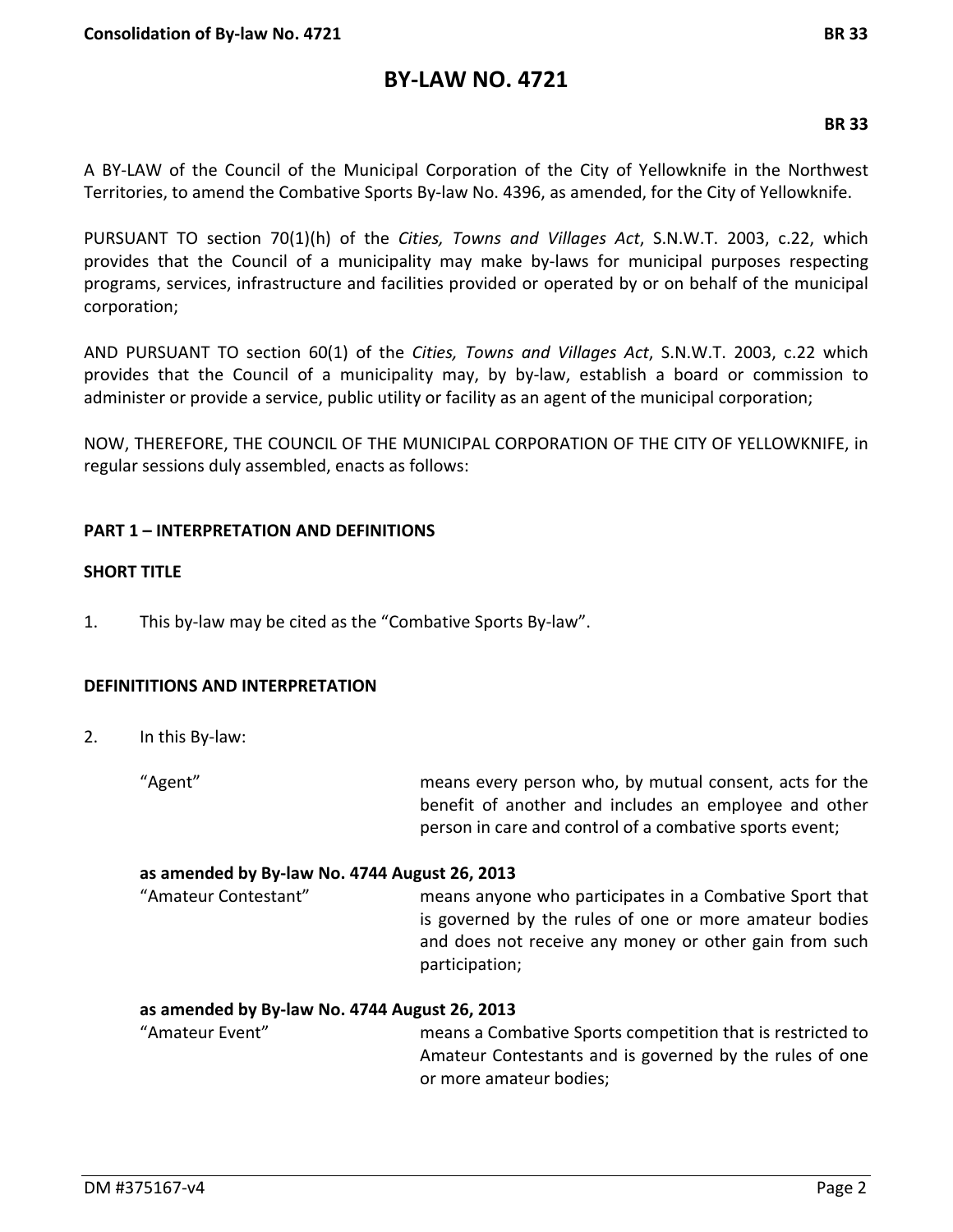| <b>BR33</b> |  |
|-------------|--|
|             |  |

| "Applicant"                            | means a person who applies for a licence or renewal of a<br>licence pursuant to this By-law;                                                                                 |  |
|----------------------------------------|------------------------------------------------------------------------------------------------------------------------------------------------------------------------------|--|
| "City"                                 | Municipal Corporation of the City of<br>means the<br>Yellowknife;                                                                                                            |  |
| "Combative Sports"                     | means a sport involving physical contact, the primary<br>purpose of which is the allotment of points, and includes<br>boxing, kick boxing, mixed martial arts and muay thai; |  |
| "Combative Sports Event"<br>Or "Event" | includes any exhibition, card, contest or promotion<br>involving the presentation of combative sports but does<br>not include amateur events;                                |  |
| "Conflict of Interest"                 | means when a member has a private or personal interest<br>sufficient to influence or to appear to influence the<br>objective of his or her Commission duties;                |  |
| "Contestant"                           | means any person engaged as an opponent in combative<br>sports;                                                                                                              |  |
| "Council"                              | means the Municipal Council of the City;                                                                                                                                     |  |
| "Commission"                           | means the City of Yellowknife Combative<br>Sports<br>Commission as established by this By-law;                                                                               |  |
| "Gate Fees"                            | means the amount of money received as a result of or in<br>consequence of holding an event pursuant to this By-law;                                                          |  |
| "Licence Fee"                          | means those fees set out in Schedule "A" to this By-law;                                                                                                                     |  |
| "Licensee"                             | means a person holding a valid and subsisting licence<br>under this By-law;                                                                                                  |  |
| "Mayor"                                | means the Mayor of the City;                                                                                                                                                 |  |
| "Member"                               | means a person appointed to the Commission pursuant to<br>this By-law;                                                                                                       |  |
| "Official"                             | means Referees, Judges, Dressing Room and Corner<br>Supervisors and Inspectors, Time Keepers, the Executive<br>Director and any other Member of the Commission;              |  |
| "Person"                               | includes a corporation and other legal entities;                                                                                                                             |  |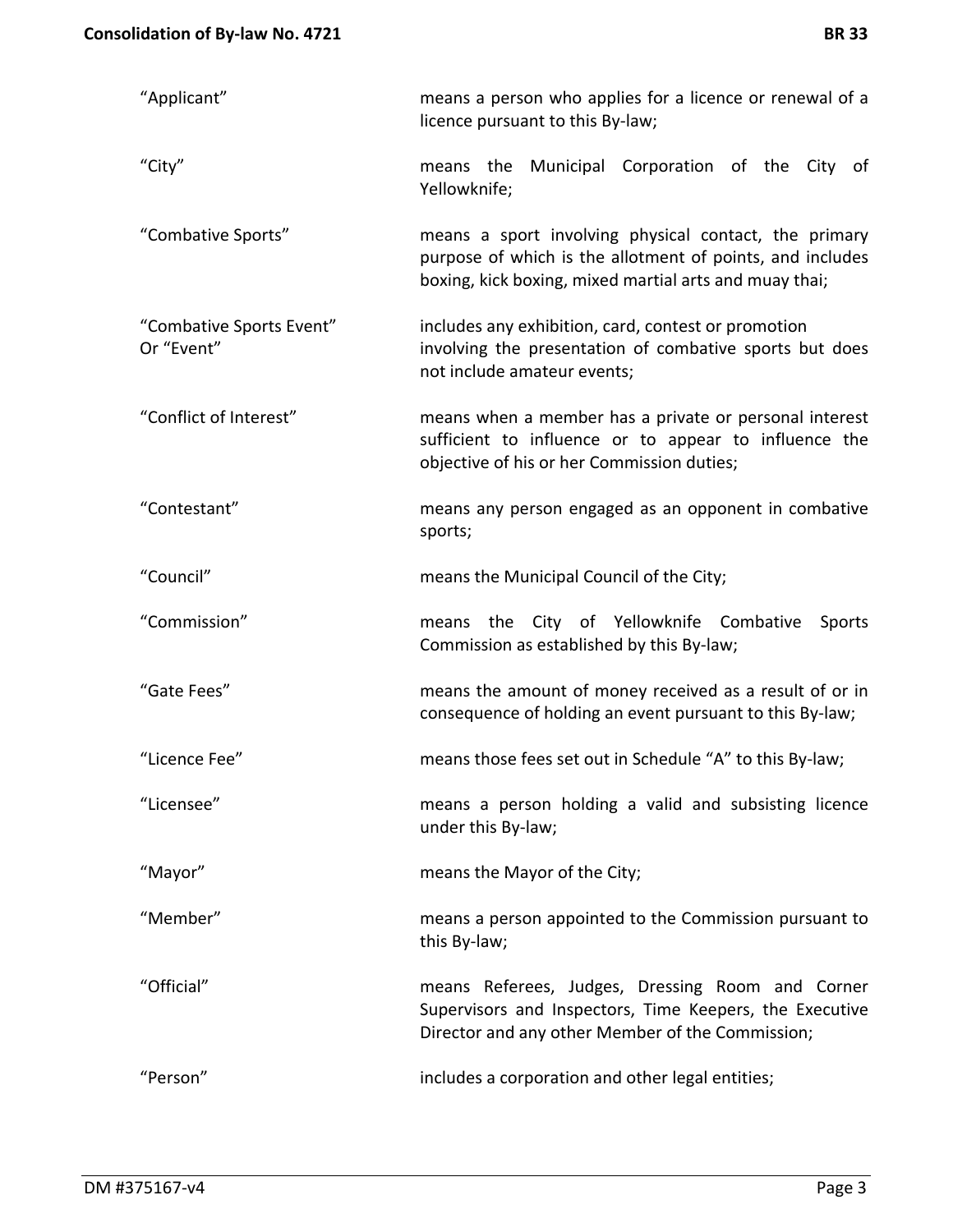| "Premises"                      | means a building, enclosure or other place occupied or<br>capable of being occupied, by any person for the purpose<br>of carrying on a combative sports event; |
|---------------------------------|----------------------------------------------------------------------------------------------------------------------------------------------------------------|
| "Promoter"                      | means a person who advances, assists, encourages or<br>takes steps to stage or facilitate a combative sports event;                                            |
| "Rules"                         | means the Rules of the Commission as adopted by it;                                                                                                            |
| "Senior Administrative Officer" | means the Senior Administrative Officer as appointed by<br>by-law of Council.                                                                                  |

- 3. All schedules, forms, and tables attached to this By-law shall form part of this by-law.
- 4. Any headings, subheadings, or table of contents in this by-law are included for guidance purposes and convenience only, and shall not form part of this by-law.
- 5. Every provision of this by-law is independent of all other provisions, if any provision of this bylaw is declared invalid for any reason by a court of competent jurisdiction, all other provisions of this by-law shall remain valid and enforceable.

## **PART II – COMMISSION**

6. There is hereby created a Commission to be known as the "City of Yellowknife Combative Sports Commission".

## *Membership*

## **Section 7 as amended by By-law No. 4863 August 24, 2015**

- 7. The Commission shall consist of the following:
	- a. Seven (7) members who meet the eligibility criteria set out in this Part appointed by resolution of Council; and
	- b. One (1) member of the Commission shall be a current member of Council.

#### *Term*

- 8. (1) Members appointed by resolution of Council shall be eligible for re-appointment for a maximum of four (4) consecutive terms.
	- (2) To assist in the continuity of the Commission, four (4) Members of the Commission shall hold office for a three (3) year term and three (3) Members of the Commission shall hold office for a two (2) year term.
	- (3) A Member of the Commission may resign at any time upon written notice to the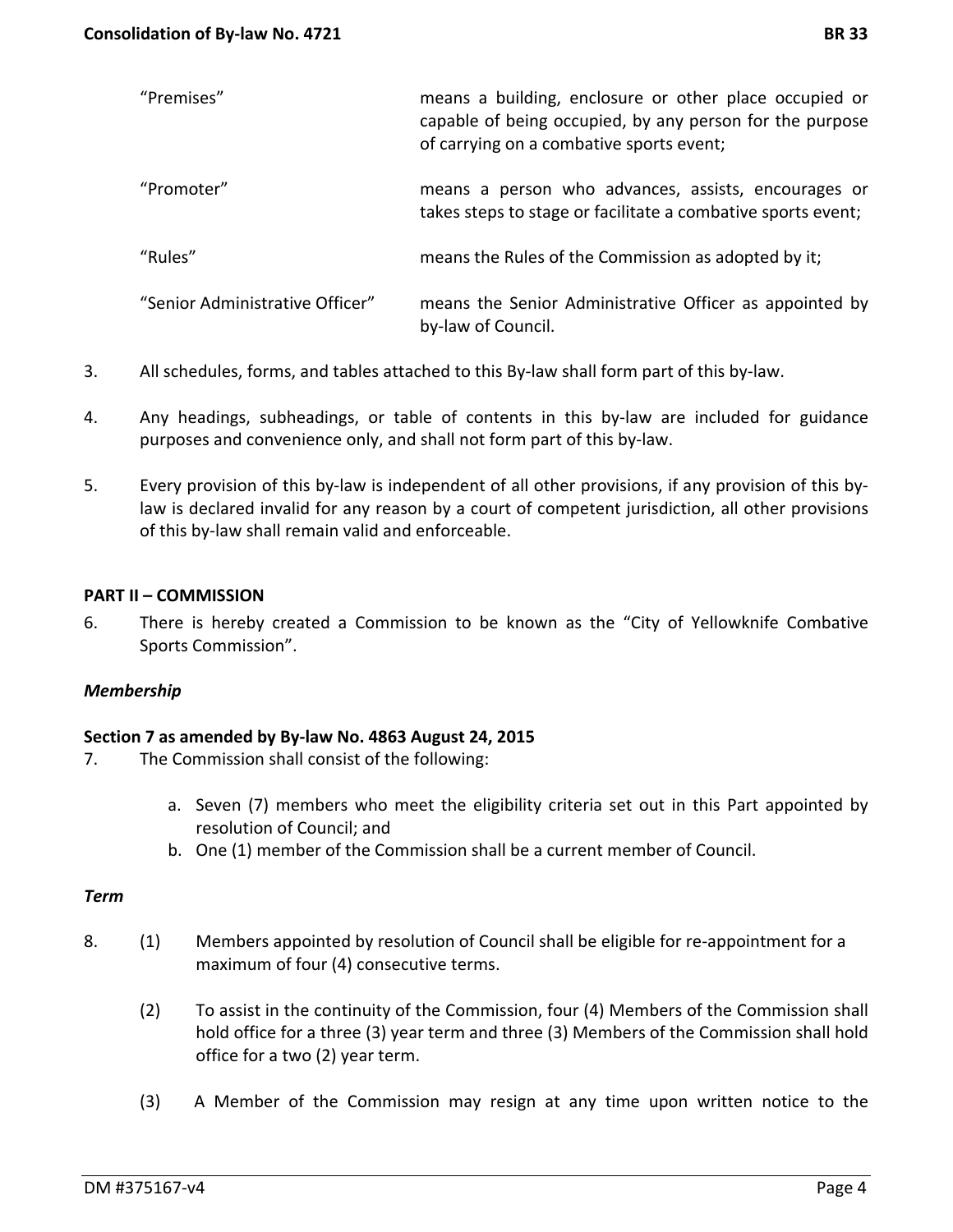Commission.

- (4) Council may, by resolution, remove any member of the Commission.
- (5) Any vacancy created by reason of the resignation or removal of a Member and any vacancy arising by reason of the death of any Member shall, subject to the approval of Council, be filled by the Commission for the remainder of the term of the person who has ceased to be a Member for any of the reasons aforesaid.

## *Eligibility*

- 9. (1) Members appointed by resolution of Council shall be eighteen (18) years of age.
	- (2) Members appointed by resolution of Council shall not be:
		- (a) a Promoter, or a Promoter within one year prior to application to become a Member;
		- (b) a contestant, or a contestant within one year prior to application to become a Member;
		- (c) an agent or manager, or an agent or manager within one year prior to application to become a Member;
		- (d) a trainer or coach of contestants, or a trainer or coach of contestants within one year prior to application to become a Member; or
		- (e) an immediate relative of any person who is not eligible pursuant to this Section.
- 10. Prior to appointment and in order to become a Member, each candidate may be required to sign, on a form approved by the Commission, a certificate acknowledging their eligibility.
- 11. A Commission member shall:
	- a. Disclose any change of status pursuant to Section 9 within fourteen (14) days of such change; and
	- b. Cease to be a Member effective the date of said notice.
- 12. A Member shall, at the Commission's first meeting following appointment by Council, provide contact information to the Commission for the purposes of providing sufficient notice of meetings.

# *Conflict of Interest*

- 13. (1) Immediately upon becoming aware of a potential conflict of interest in any matter before the Commission, a Member shall:
	- (a) Inform the Commission of this conflict;
	- (b) Ensure that the conflict is entered into the minutes;
	- (c) Absent themselves from the portion of any Commission meeting at which the matter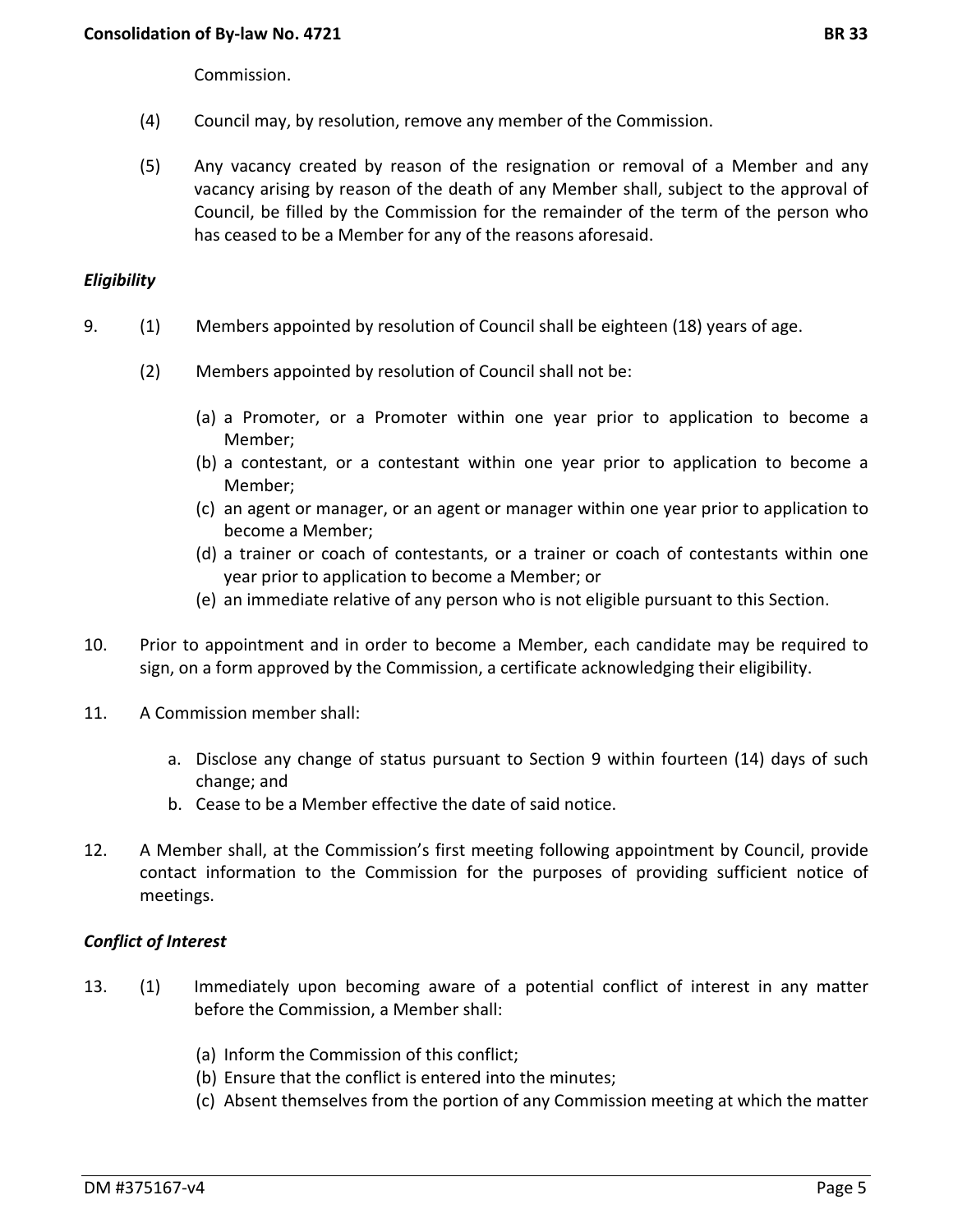is discussed or voted upon;

- (d) Not discuss the details of the matter with, or in any way attempt to influence the views of the other members.
- (2) If an immediate relative of a Member has an interest in the outcome of matters before the Commission, that member shall be deemed to have a conflict of interest.
- (3) Failure to report a conflict of interest may result in the removal of the Member from the Commission.

## *Chair*

- 14. Members shall, at the Commission's first regular meeting following the appointment of Members by Council, elect one of the Members, other than a municipal employee, to act as Chair.
- 15. The Chair shall:
	- a. Ensure the Commission is governed in accordance with this by-law;
	- b. Ensure the code of conduct and conflict of interest policies are adhered to;
	- c. Be the spokesperson for the Commission;
	- d. Assign Members and volunteer supervisory personnel to monitor events held pursuant to this by-law.

## *Vice-Chair*

- 16. (1) Commission members shall at the first regular meeting following the appointment of Members by Council, elect one of the Members, other than a municipal employee, to act as Vice-Chair.
	- (2) The Vice-Chair shall act as the Chair of the Commission:
		- (a) in the absence of the Chair; or
		- (b) at the direction of the Chair.
- 17. In the event that the Chair and Vice-Chair are absent from a meeting of the Commission, the Members present shall elect a Chair for that meeting.

## *Voting & Quorum*

18. A decision or vote of the Commission is not valid unless passed at a meeting of the Commission at which there is a quorum present.

## **Section 19 as amended by By-law No. 4916 October 24, 2016**

19. Quorum shall be at least five (5) Members. Quorum of the Commission shall consist of a majority of the Members. Vacant positions do not count towards quorum.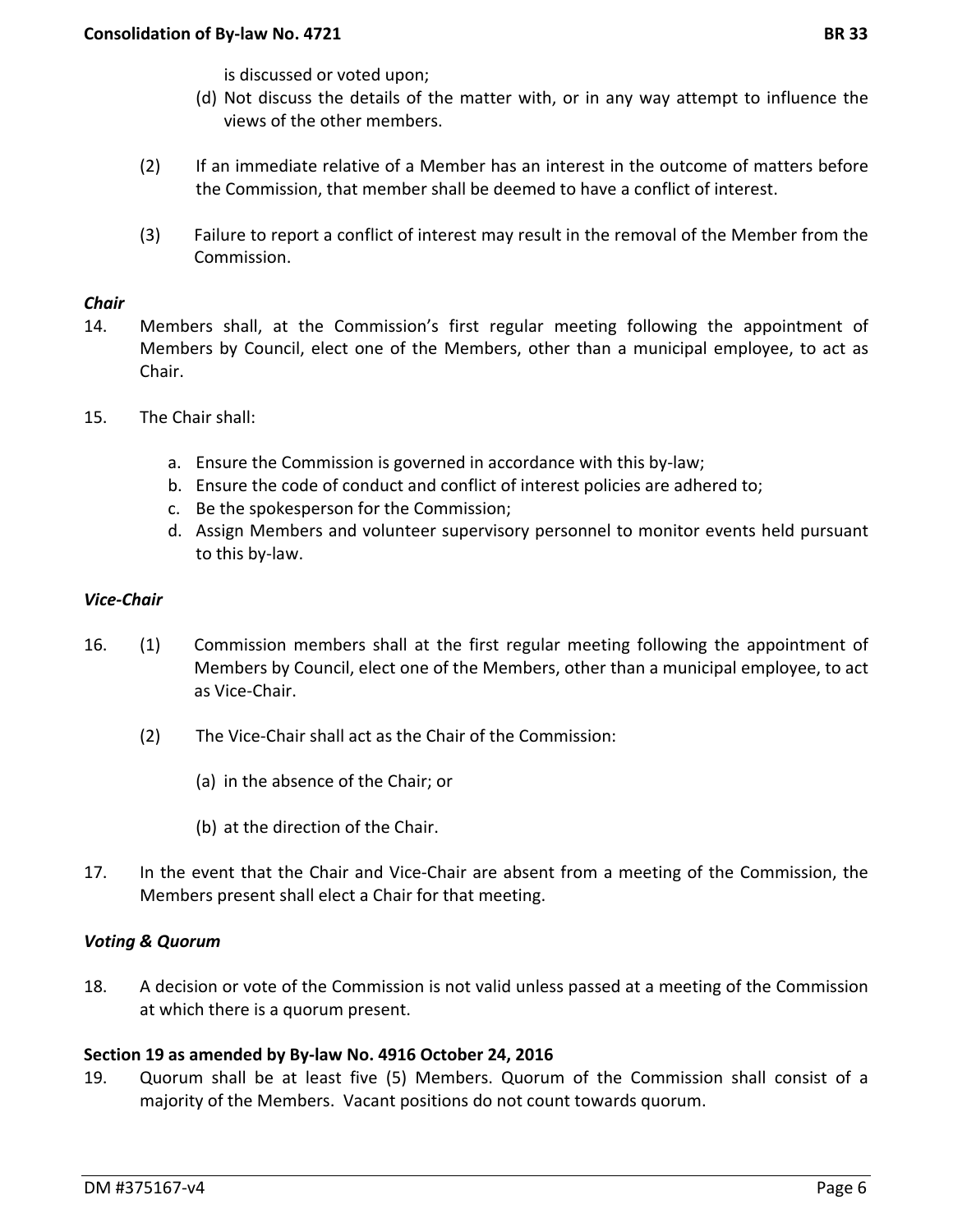## **Section 20 as amended by By-law No. 4916 October 24, 2016**

#### *Meetings*

- 20. a) The Commission shall hold regular meetings for the transaction of business at such times and places as it may be fix by resolution and any special meetings that may be held by the Commission shall be called in a matter the Commission deems most practicable.
	- b) If, within 10 minutes from the time appointed for a meeting, a quorum is not present, the meeting will be terminated and re-scheduled for anther date and time.

#### *Notice of Meetings*

- 21. The Chair shall give at least forty-eight (48) hours notice of a meeting to Members.
- 22. Notice of a meeting is deemed to have been given to a Member when:
	- (a) Given in person; or
	- (b) Given electronically; or
	- (c) Given by message, provided the message is not left with a person apparently under the age of nineteen (19) years.

## *Attendance*

23. Any Member who fails to attend three (3) consecutive meetings of the Commission without Commission approval shall be deemed to have submitted a resignation.

#### *Records*

- 24. (1) Any materials, documents or information received by a Member while in their official capacity shall become the property of the Commission.
	- (2) The Chair shall ensure the materials, documents or information referred to subsection (1) are forwarded to the Office of the City Clerk.
- 25. (1) The Chair shall:
	- (a) Ensure that minutes of the Commission meeting are recorded;
	- (b) Record the names of Members present at Commission meetings;
	- (c) Prepare the minutes of each Commission meeting and provide the minutes to the Commission for adoption at a subsequent Commission meeting.
	- (2) The minutes of the Commission shall be signed by two members present at the meeting.
- 26. The Commission shall keep accurate records of permits issued and of every bout or contest involving the combative sports under the control of the Commission, giving the names and descriptions of the contestants, the name of the referee and of the medical practitioner in attendance, the number of rounds and any other information the Commission may desire kept as a record.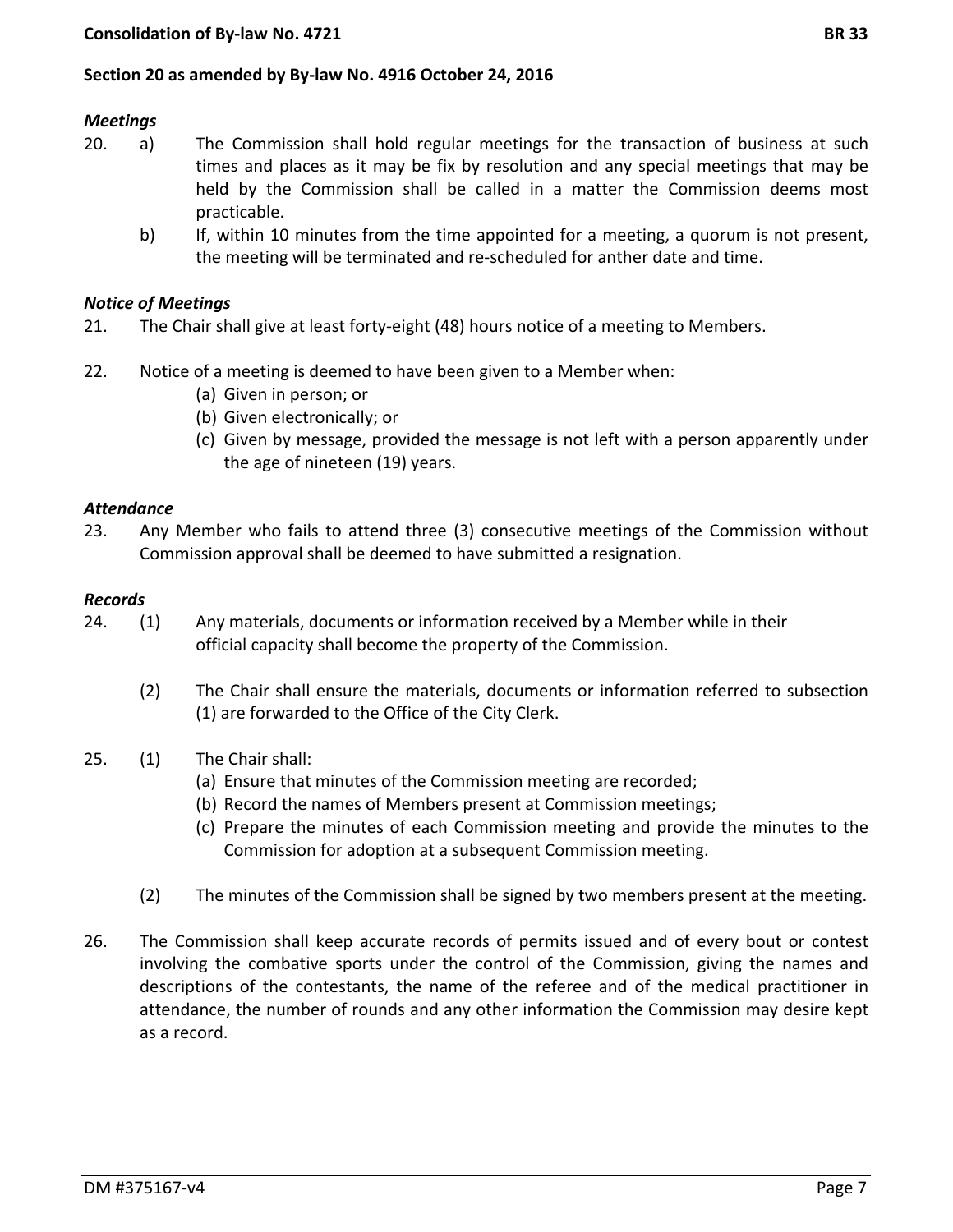# *Financial*

27. The Commission shall keep accurate accounts of all monies received and expended by the Commission, which accounts shall be open for inspection by any official of the City appointed for the purpose by Council and such minutes, records and accounts shall be produced and provided to Council upon request by any member of Council.

# *Authority of the Commission*

- 28. Subject to the *Cities, Towns and Villages Act*, this by-law and other relevant legislation, the Commission may establish Rules in respect of, but not limited to, its procedures, the holding of bouts and contests, and the regulation of the conduct of promoters, principals, contestants, agents, seconds, attendants, managers and referees, including the discipline thereof.
- 29. (1) The Commission shall review applications for licences pursuant to this By-law and make decisions respecting:
	- (a) The sanctioning approval of an event or licence;
	- (b) Conditions to the sanctioning approval of a licence;
	- (c) Officials required to oversee an event;
	- (d) Medical officials required to oversee an event; and
	- (e) Volunteer supervisory personnel required to oversee an event.
	- (2) The Commission may refuse to sanction any event which the Commission believes on reasonable grounds the promoter cannot ensure the safety of the participants or spectators.
	- (3) The Commission may review licenced events and licences and make decisions respecting:
		- (a) The repeal or revocation of Commission approval for a licence; or
		- (b) The suspension of a licence.
	- (4) The Commission shall consider City policies and the safety of contestants or spectators in the review of applications and licences.
- 30. Where a breach of this By-law, a breach of any of the regulations in the Schedules to this Bylaw, a breach of any of the Rules of the Commission, or any misconduct of a licensee is brought to the attention of the Commission or a member thereof, the Commission may hold a special meeting to hear the allegations made against such person.
- 31. (1) The Commission does not have the authority or power to enter into agreements or contracts on behalf of the City.
	- (2) Neither the said Commission nor any member thereof shall have power or authority to pledge the credit of the City.
	- (3) In carrying out the provisions of this by-law, the Commission shall at all times be the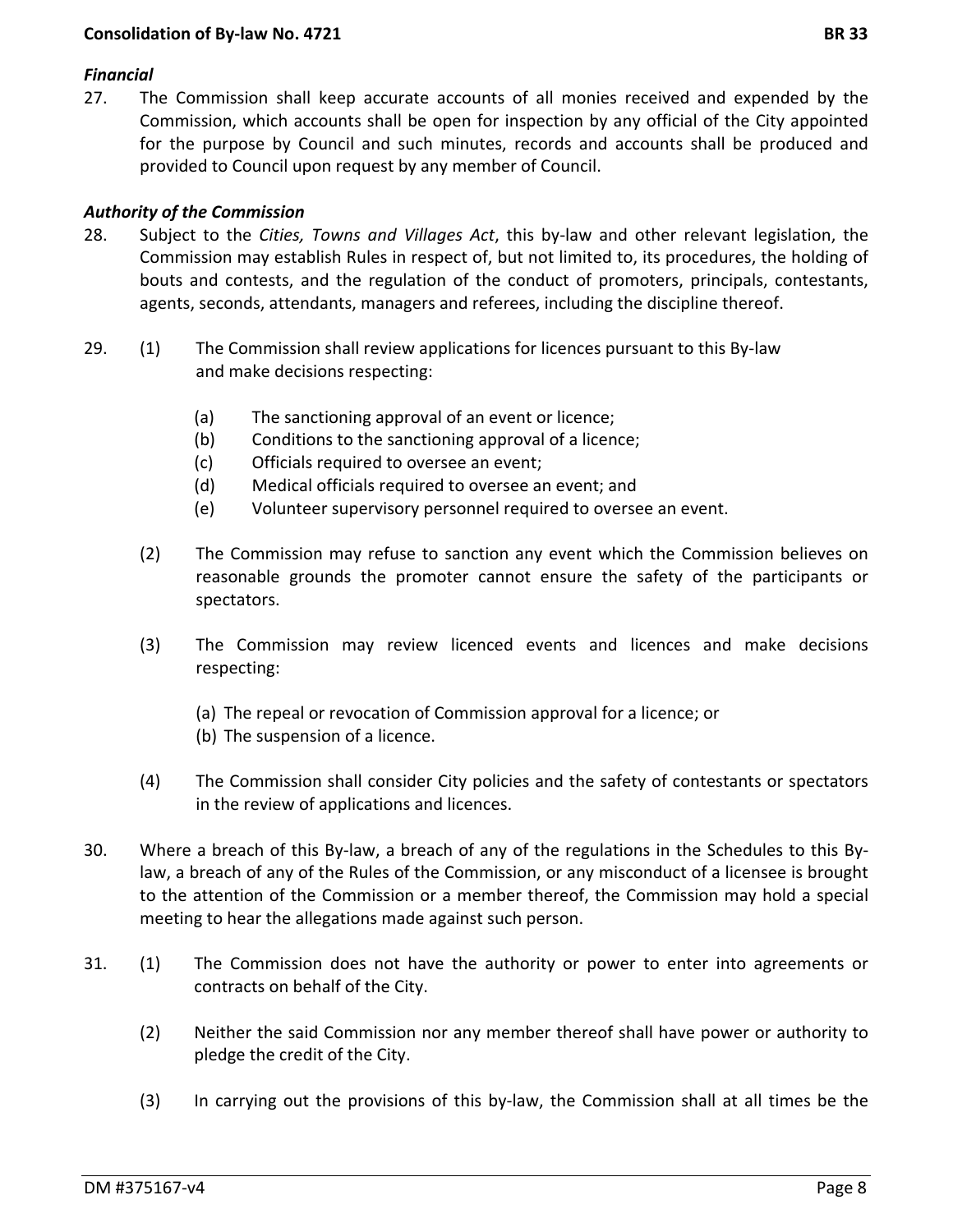agent of the City, and while acting bona fide within the limits of the authority of the bylaw, neither the Commission nor any member thereof shall incur any liability by reason of anything done or left undone by the Commission provided, however, that nothing in this paragraph shall authorize or empower the Committee to incur any debt, liability or obligation for which the City shall become liable without having previously obtained the consent of Council.

## *Volunteer Supervisory Personnel*

- 32. (1) The Commission may accept applications from persons interested in volunteering to help supervise and monitor events.
	- (2) Applications for volunteer supervisory personnel shall include:
		- (a) The full legal name of the applicant and any aliases;
		- (b) The applicant's date of birth;
		- (c) The applicant's residential address and telephone number; and
		- (d) Any other information the Commission reasonably considers necessary.
- 33. (1) During the performance of their duties at events, volunteer personnel shall be under the supervision and direction of the Commission.
	- (2) The Commission shall keep a record of the volunteer supervisory personnel in attendance at each event.
	- (3) Where a breach of this By-law, a breach of any of the regulations in the Schedules to this By-law, or any misconduct of a licensee is brought to the attention of a volunteer supervisory personnel, the volunteer supervisory personnel shall notify the Commission member in charge at the event.
	- (4) Commission members and volunteer supervisory personnel may receive an honorarium for attendance and monitoring duties at an event, and such fees shall be paid by the Commission.

## *Indemnification*

- 34. (1) In this Section, "Official" includes Referees, Judges, Medical Supervisors, Dressing Room and Corner Supervisors and Inspectors, Time Keepers, and any other member employee of the Commission.
	- (2) The City shall indemnify Commission members and Officials for legal liability for loss or damage arising from anything said or done or omitted to be done in the performance of their functions, duties or powers.
	- (3) Subsection (2) does not apply if
		- (a) the cause of action is defamation, or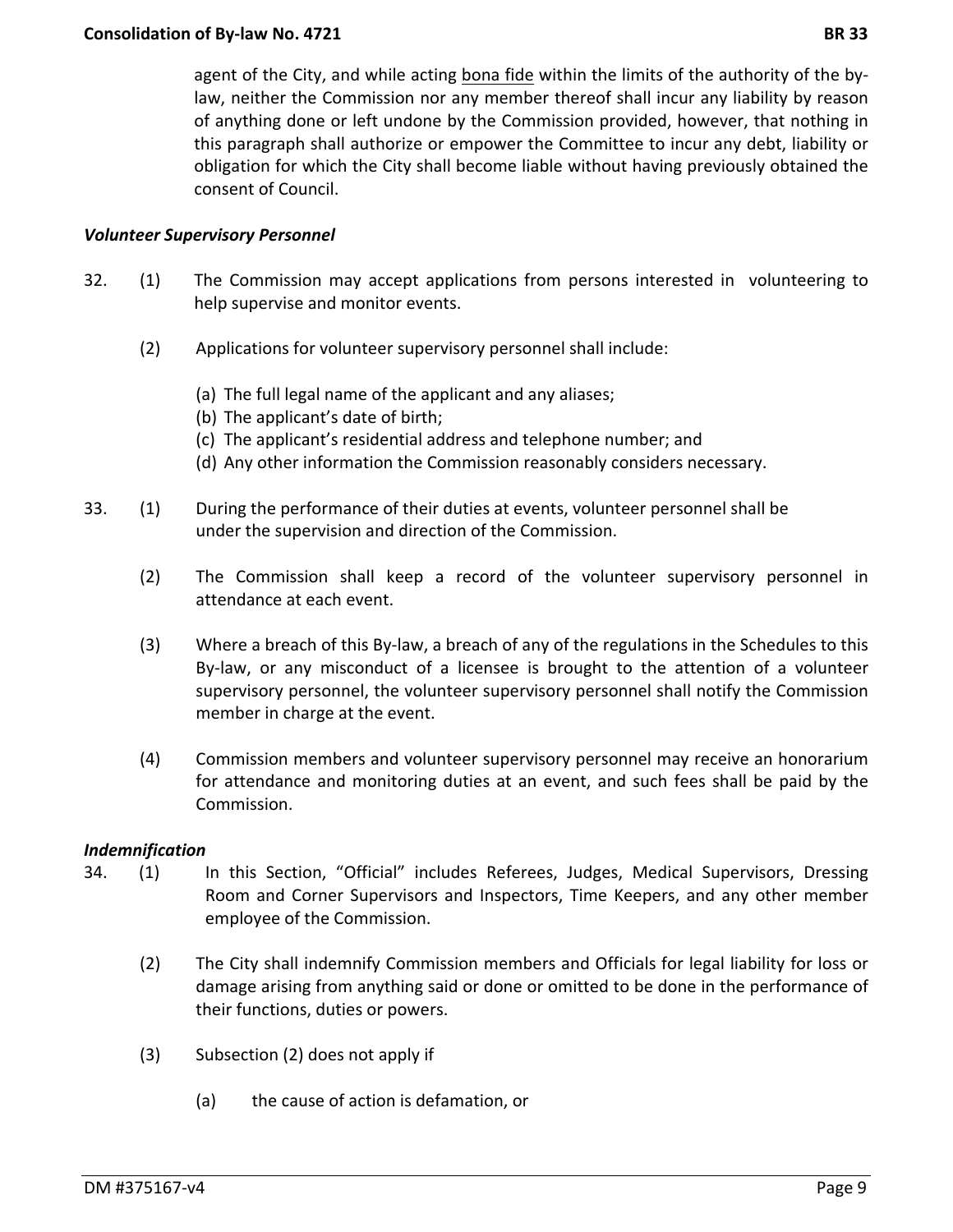(b) the Commission member or Official was dishonest, grossly negligent, or guilty of wilful misconduct.

#### **PART III – LICENCING**

#### *General Prohibition*

- 35. (1) No person shall, without a valid and subsisting license pursuant to the By-law:
	- (a) Carry on or promote a combative sports event;
	- (b) Carry on as a promoter of combative sports events;
	- (c) Carry on as a contestant in a combative sports event; or
	- (d) Carry on as an official in a combative sports event.
	- (2) Notwithstanding Subsection (1) a licence shall not be required for amateur events featuring amateur contestants.
	- (3) Notwithstanding Subsection (1) a licence shall not be required for scorekeepers, dressing-room supervisors or paymasters.

#### *Event Licence Requirements*

- 36. (1) Every person who wishes to stage or promote a combative sports event shall apply in writing to the Commission.
	- (2) Every applicant pursuant to this Section shall provide the following information in a form approved by the Commission no later than forty-five (45) days prior to the date of the event:
		- (a) Applicant and promoter information, including:
			- (i) Full name and address of the applicant;
			- (ii) The full name and address of the event promoter; and
			- (iii) A copy of the promoter's licence.
		- (b) event information including:
			- (i) the location of the event;
			- (ii) the date of the event;
			- (iii) the times the event will begin and end;
			- (iv) the name and address of the owner or operator of the event location;
			- (v) the expected attendance;
			- (vi) the method by which tickets to the event will be sold, including the name of any ticket agents, where applicable;
			- (vii) a copy of the liability insurance required pursuant to the provisions of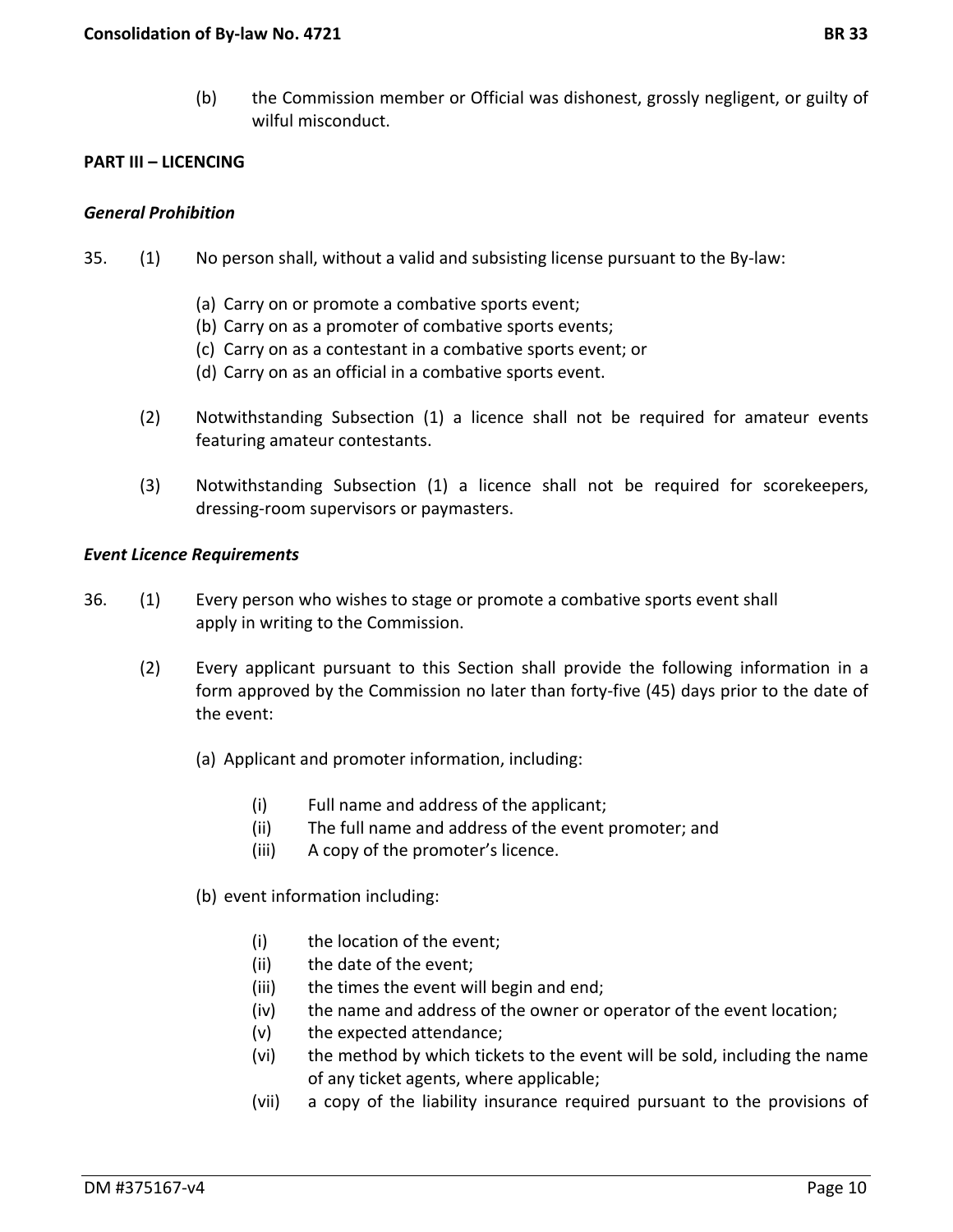Section 43; and

- (viii) such other information as the Commission may reasonably require.
- (3) Every applicant pursuant to this Section shall provide the following information in a form approved by the Commission no later than ten (10) business days prior to the date of the event:
	- (a) contestant information, including:
		- (i) a detailed list of all contestants, including the names, addresses, and dates of birth of each;
		- (ii) a detailed list of all potential alternative contestants, including the names, addresses and dates of birth of each;
		- (iii) a copy of the licence for each contestant, including potential alternative contestants; and
	- (b) such other information as the Commission may reasonably require.
- (4) Every applicant pursuant to this Section shall provide the following information in a form approved by the Commission no later than five (5) business days prior to the date of the event:
	- (a) for each contestant, including potential alternative contestants, the written record of ring experience including:
		- (i) a list of the last six (6) bouts, amateur and professional, preceding the event applied for including the dates of the events;
		- (ii) confirmation of whether the contestant sustained a technical knock-out during any of the six (6) bouts; and
		- (iii) the dates of any scheduled events to be held between the last event listed in Subsection (a)(i) and the date of the event applied for; and
	- (b) such other information as the Commission may reasonably require.
- 37. A licence to stage or promote a combative sports event is required for each event.

# *Contestant & Official Licence Requirements*

- 38. (1) Every person who wishes to carry on as a contestant or an official at a combative sports event shall apply for a licence in writing to the Commission no later than fortyfive (45) days prior to the date of the event.
	- (2) Applications for a contestant or official licence shall be in writing on a form approved by the Commission, and shall include:
		- (a) The full legal name of the applicant and any aliases;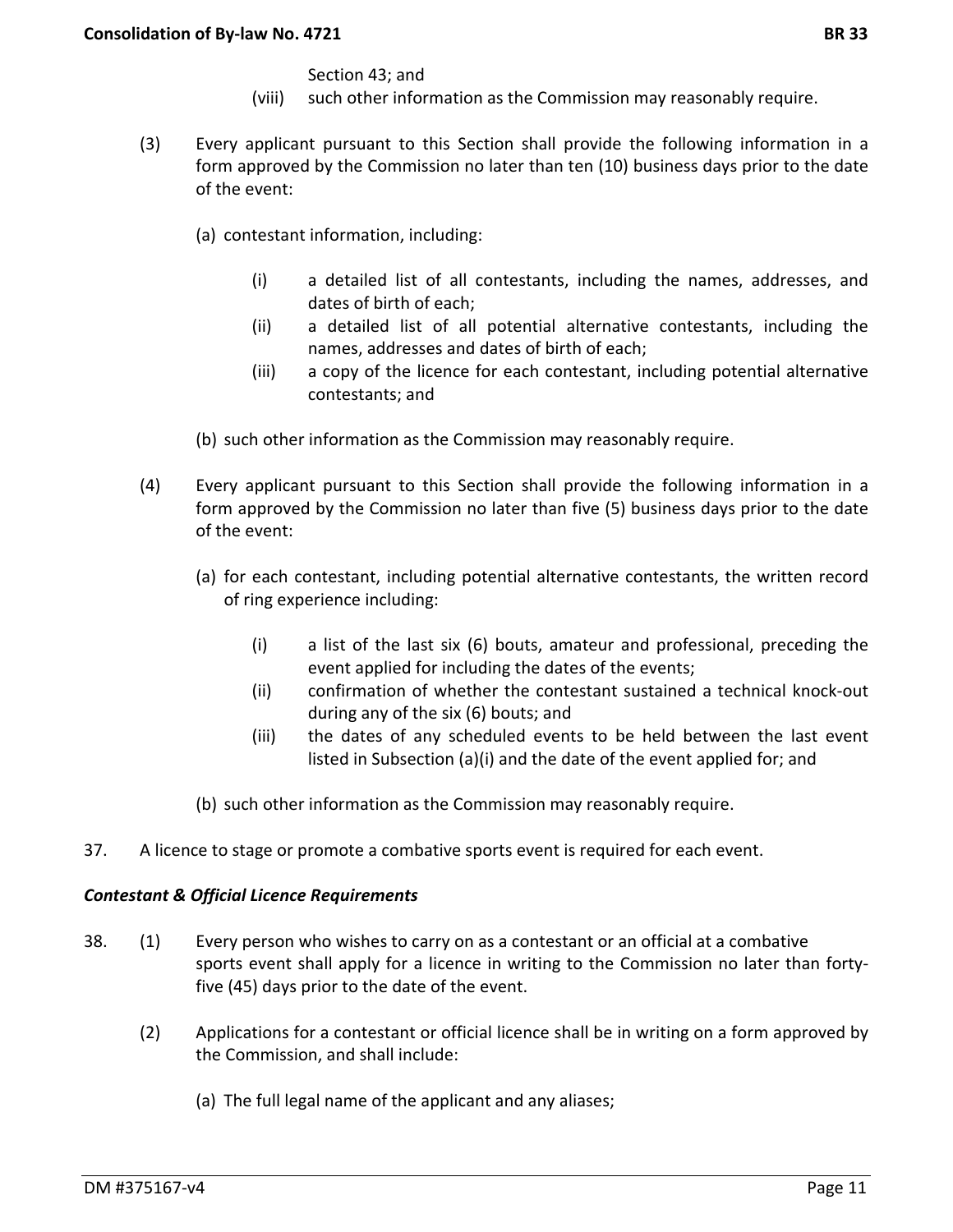- (b) The applicant's birth date; and
- (c) The applicant's residential address and telephone number.
- (3) A contestant or official licence shall be for a term of one (1) year.

## *Promoter's Licence Requirements*

- 39. (1) Every person who wishes to carry on as a promoter of combative sports events shall apply in writing to the Commission no later than forty-five (45) days prior to the date of the event.
	- (2) Applications for a promoter's licence shall be in writing on a form approved by the Commission, and shall include:
		- (i) The full name and address of the applicant; and
		- (ii) The full name and address of the event promoter.
	- (3) A promoter licence shall be for a term of one (1) year.

#### *Licence Fees*

- 40. (1) Every application for a licence shall be accompanied by the licence fees, as set out in By-law No. 4436 or any successor by-law and any other fees, including fees for inspections, required by this or any other By-law.
	- (2) Licence fees paid pursuant to this Section are not refundable.
	- (3) Where a licence has been issued in error without payment of the fees required pursuant to this Section, the licence may be revoked by the Commission.
	- (4) All licence fees shall be paid to the City.
	- (5) In addition to the licence fee or other fees required pursuant to this By-law, every application for an event licence shall be accompanied by a deposit as set out in By-law No. 4436 or any successor by-law.
	- (6) A deposit pursuant to this Section:
		- (a) shall be paid to the City;
		- (b) may be applied towards fees required pursuant to By-law No. 4436 or any successor by-law; and
		- (c) is non-refundable if the event is cancelled, unless the event is subsequently held on a date sanctioned by the Commission.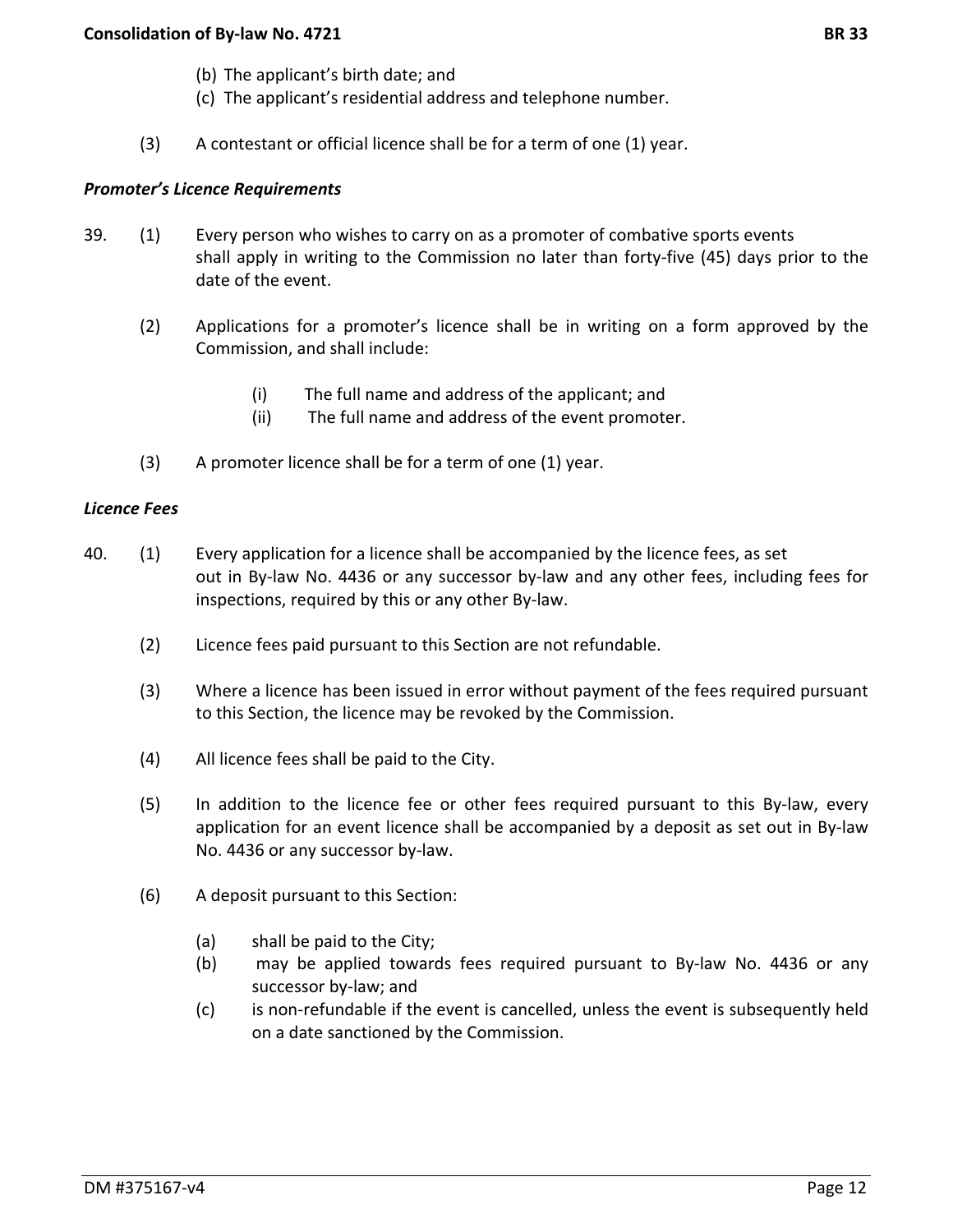## *Event Fees*

- 41. (1) In addition to the licence fee or other fees required pursuant to this By-law, the promoter or person in charge of an event shall, if required, pay an event fee as set out in By-law No. 4436 or any successor by-law.
	- (2) The amount of the event fee shall be reviewed by Council on an annual basis.
	- (3) The promoter or person in charge of an event shall ensure that the fees payable in accordance with this Section are paid to the City within thirty (30) days of the event.
- 42. Where in accordance with By-law No. 4436 or any successor by-law, a promoter is required to pay an event fee that is a percentage of the gate fees of the Combative Sports Event, the promoter shall:
	- (a) ensure access at all times to receipt records for the event to the Commission;
	- (b) authorize in writing the retention of all receipts by the promoter's agents;
	- (c) authorize in writing the payment of the applicable fees in accordance with Section 40;
	- (d) ensure the fees payable in accordance with this Section are paid to the City within thirty (30) days of the event; and
	- (e) ensure an official record of ticket sales and gate fees for the event is provided to the Commission within thirty (30) days of the event.

## *Personnel Fees*

- 43. All official's fees, medical personnel fees, and volunteer supervisory personnel fees shall be held by the City and distributed by the Commission.
- 44. (1) In addition to the licence fee or other fees required pursuant to By-law No. 4436 or any successor by-law, the promoter or person in charge of an event shall pay such fees, as set out in By-law No. 4436 or any successor by-law relating to the provision of medical, official, or supervisory personnel required pursuant to the event licence to the Commission no later than fifteen (15) days prior to the date of the event.
	- (2) The Commission may withhold the issuance of or suspend a licence until the person concerned has made arrangements for the payment of such amounts.

## *Liability Insurance*

- 45. (1) A policy of liability insurance shall be held in connection with every combative sports event, and a licence shall not be issued until the applicant furnishes the Commission with documentary evidence of such insurance in a form satisfactory to the Commission.
	- (2) The liability insurance policy must:
		- (a) be issued by an insurance company registered and licensed to do business in the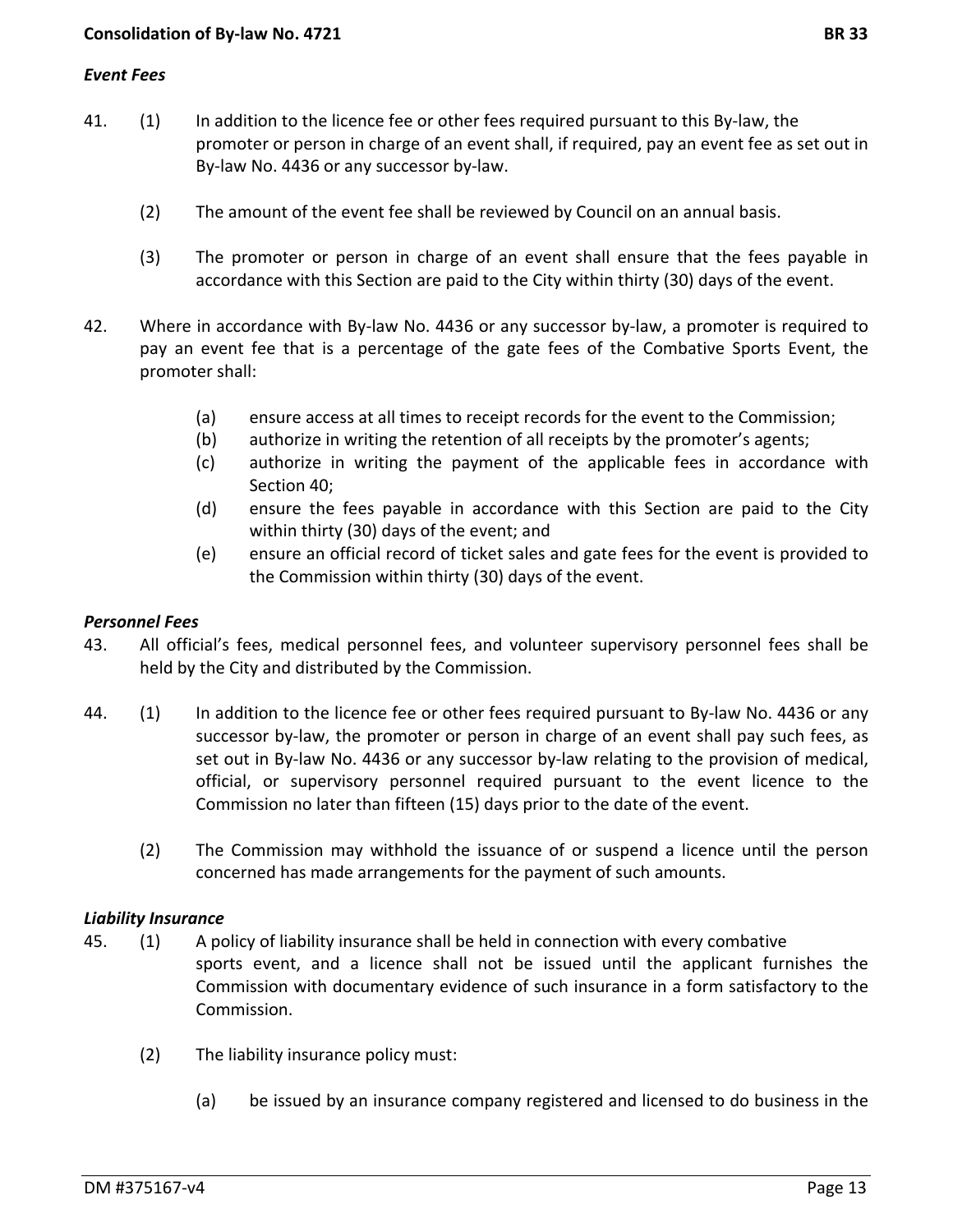- (b) be in an amount sufficient, in the opinion of the City Solicitor, but not less than \$2 million dollars, to cover public liability for all personal injury and property damage which may occur by reason of the operation of the combative sports event, and the insurance shall be endorsed:
	- (i) to add the City as an additional named insured with 30 days written notice to be given to the City prior to cancellation of, or material change to, the policy; and
	- (ii) to include the following cross liability clause: "This policy, subject to the limits of liability stated herein, shall apply to each Insured in the same manner and to the same extent as if a separate policy has been issued to each. Any act or omission on the part of one or another of the Insured under this policy shall not prejudice the right or interests of any other Insured."

# *Licence Identification*

- 46. (1) A licence must be issued by the City on a form bearing the identification of the City and all licences issued pursuant to this By-law are and shall remain the property of the City.
	- (2) A licence must bear on its face the date on which it is issued and the date on which the licence will expire.
	- (3) A licensee who is a contestant or official shall, upon request, immediately produce the licence to a Commission member.
	- (4) A person must not reproduce, alter, or deface a licence.
- 47. A licensee may obtain a replacement licence for a licence that has been lost or destroyed by paying to the Commission a fee for a replacement licence.

## *Non Transferability*

48. A licence is not transferable from one person to another or from one premise to another.

## **PART IV – RULES & REGULATIONS**

#### *General*

49. (1) A licensee shall maintain, on a continuous basis, the standards and requirements necessary to obtain a licence and any requirements that are imposed by this By-law after the licence is issued.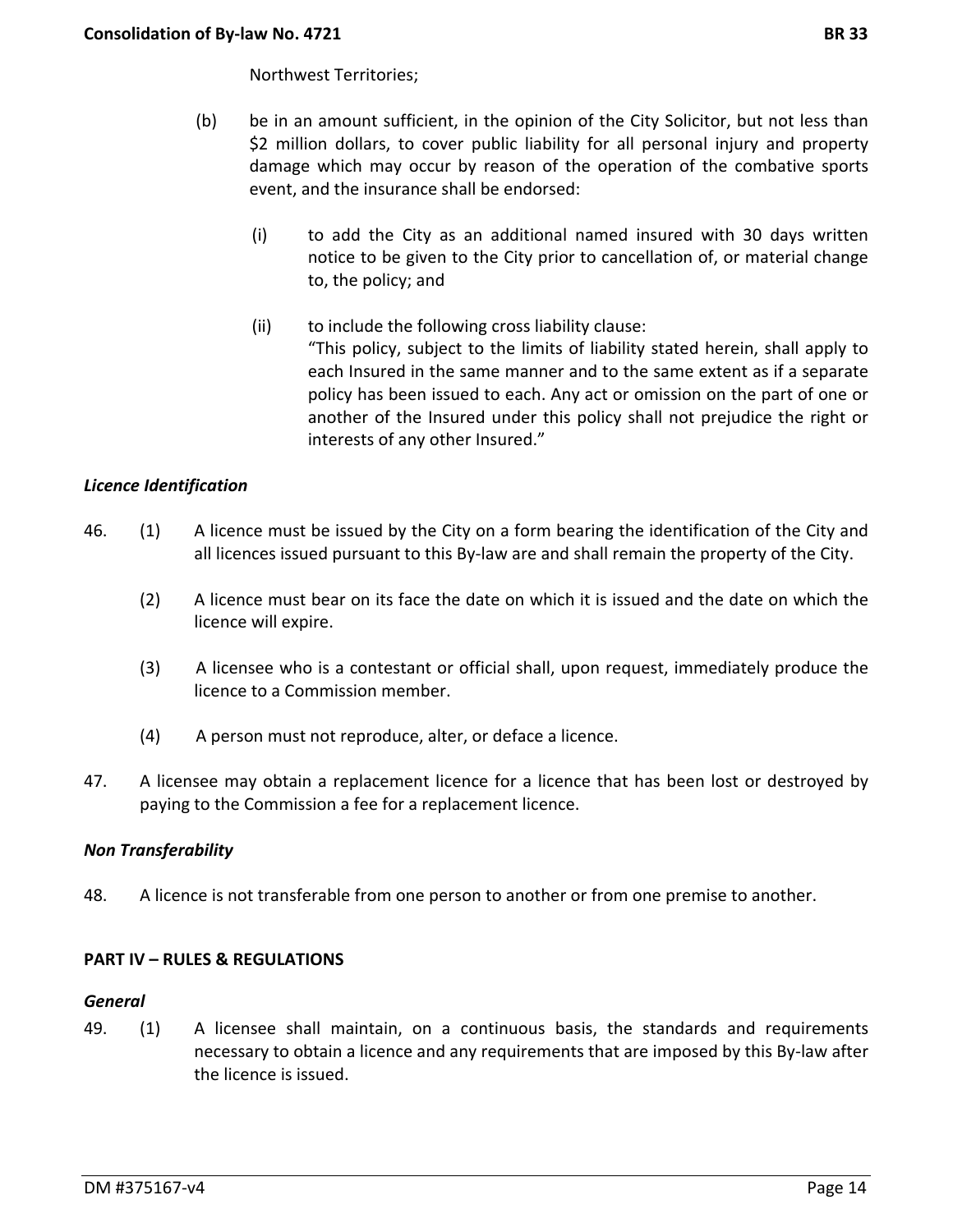- (2) Every person who receives a licence, pursuant to this By-law or who participates in any manner or in any capacity in a combative sports event shall ensure the provisions of this By-law and the sanctioning approval conditions are adhered to.
- (3) No person shall contravene a condition of a licence.
- (4) No person shall give false information when applying for a licence pursuant to this Bylaw.
- (5) No licensee or licensee's agent shall verbally or physically abuse an official, Commission member, medical personnel, or volunteer supervisory personnel.

## *Regulations*

- 50. (1) A promoter shall ensure that the in the ring rules and scoring and judging rules for a combative sports event, as set out in this Section, are adhered to at all times during a combative sports event.
	- (2) All combative sports events other than boxing shall be conducted in accordance with the rules and regulations set out in Schedule "B" to this By-law.
	- (3) All combative sports events involving boxing shall be conducted in accordance with the rules for boxing contests set by the Nevada State Athletic Commission, as amended from time to time.
	- (4) Where there are no rules or regulations provided for in this Section or in the Schedules to this By-law the Commission shall not sanction an event and no licence shall be issued.
	- (5) Where there is a conflict between the rules and regulations provided for in this Section or in the Schedules to this By-law and a provision of this By-law, the By-law provision shall prevail.
	- (6) Where there is a dispute regarding which rules or regulations provided for in this Section or in the Schedules to this By-law shall apply to a combative sports event, the applicability of a rule or regulation shall be determined by the Commission and the decision of the Commission shall be final.

## *Events*

- 51. (1) Every person carrying on a combative sports event shall ensure no unlicensed contestant participates in a combative sports event.
	- (2) No person shall carry on a combative sports event at or from a location not approved by the Commission.
	- (3) No person shall carry on a combative sports event between the hours of 1:00am and 6:00am.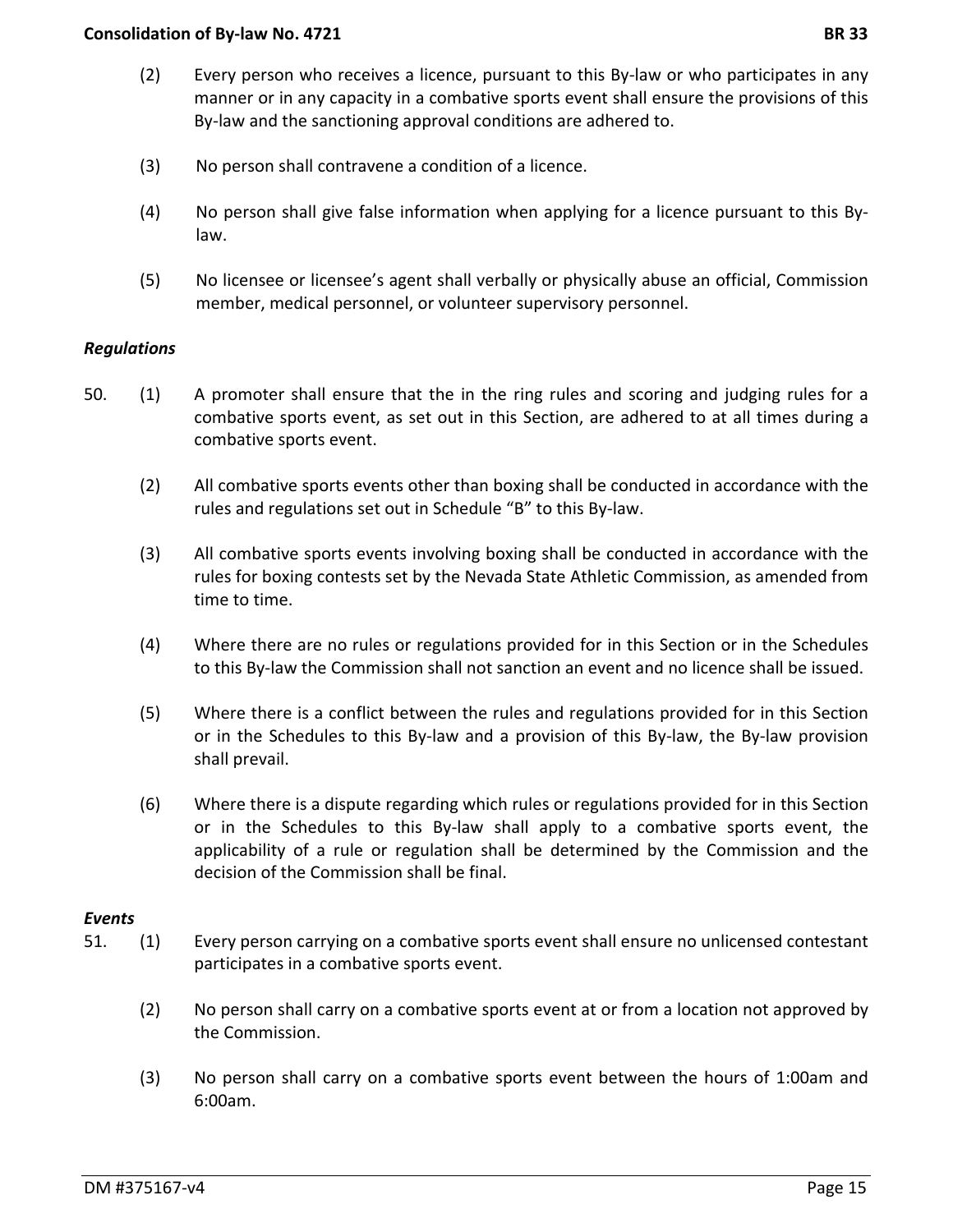(4) No event shall be commenced, notwithstanding that a licence has been issued, unless and until the medical requirements pursuant to this By-law have been satisfied, as indicated by the medical official for the event.

## *Agency*

- 52. (1) A licensee shall be responsible for the act or acts of its agents in the carrying on of the combative sports event in the same manner and to the same extent as though the act or acts were done by the licensee.
	- (5) Every agent of any combative sports event licensed hereunder must comply with all Sections of this By-law.

#### *Promoters*

53. At the promoter's expense, the promoter shall ensure:

- (a) good order in and about the premises used by any event;
- (b) the minimum number of staff, as specified by the event licence, of properly identified personnel to maintain good order;
- (c) the presence, at all times during the course of an event, City of Yellowknife Emergency Medical Technicians and a dedicated Ambulance Unit, as specified by the event licence; and
- (d) sanitary facilities at the event are provided for pre-fight and post-fight medical checks as may be required by the event licence.
- (2) A promoter shall ensure that for each contestant, a copy of the following documents, duly executed, is provided to the Commission immediately prior to the event:
	- (a) Contestant's Statutory Declaration; and
	- (b) any other documentation as specified by the event licence or required by the Commission.
- (3) A promoter shall ensure an amateur contest is not included with professional contests unless previously approved as part of the event licence.
- (4) A promoter shall ensure no unlicensed contestant participates in a combative sports event.
- (5) A promoter shall ensure an event does not include a contestant who is unfit, whether physically, mentally or otherwise.
- (6) A promoter shall ensure no suspended contestant participates in a combative sports event, regardless of the reason for the suspension.

#### *Contestants*

54. (1) A contestant shall report to the Commission member in charge at or before the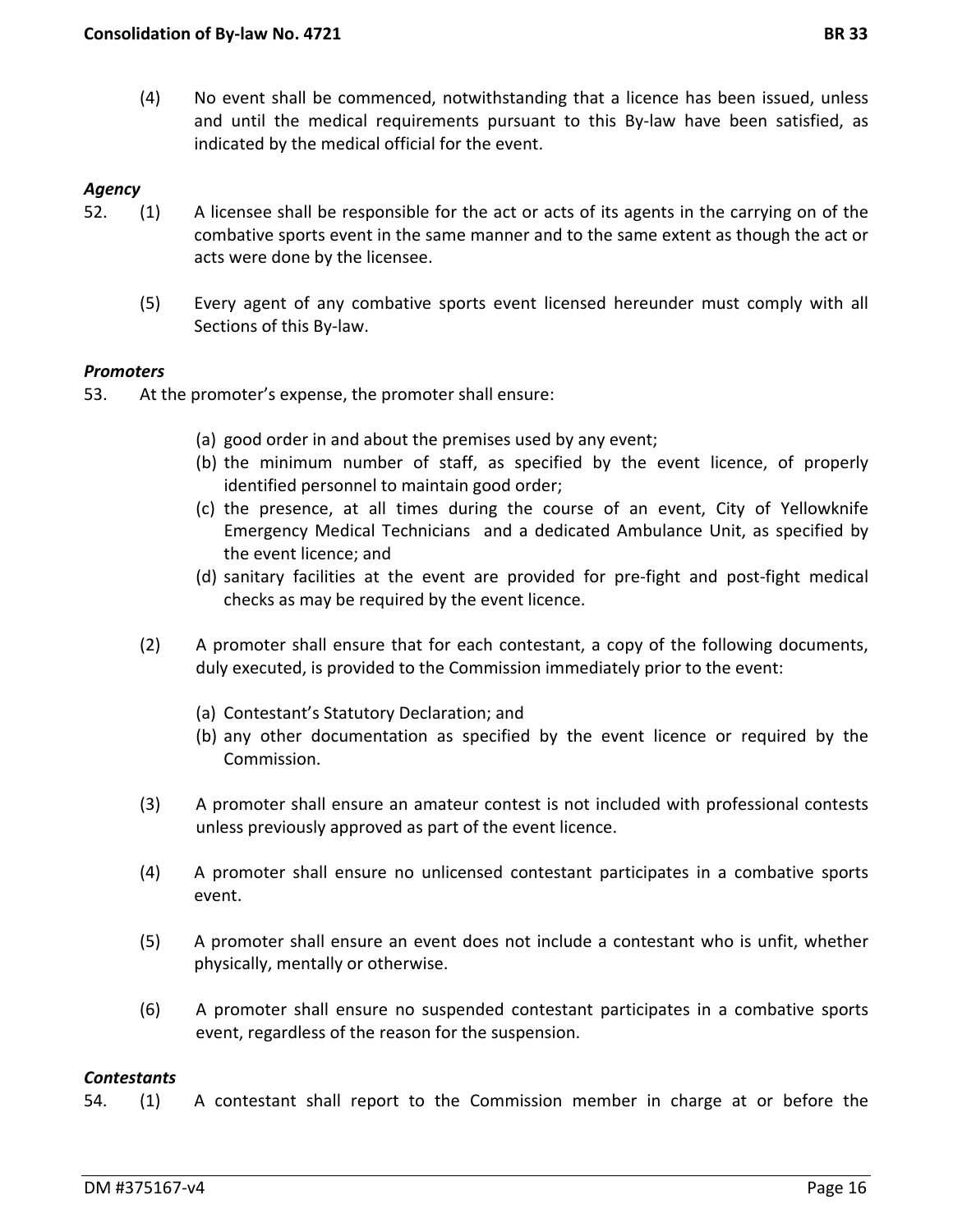scheduled time of the pre-fight medical or weigh-in.

- (2) A contestant shall report to the Commission member in charge at least one half-hour before the scheduled time of the first bout or contest for the event.
- (3) A contestant shall ensure the Contestant's Declaration of Health and other medical documents required for a pre-fight medical and weigh-in are available at or immediately before the scheduled time of the pre-fight medical or weigh-in.

## *Advertising*

- 55. (1) A promoter shall ensure:
	- (a) an event is not advertised until a licence has been issued pursuant to this By-law; and
	- (b) the press and media are informed of any changes or substitutions to the contestants involved in an event which has been advertised.
	- (2) No person shall advertise or arrange for any distribution, publication or posting of any advertisement of a combative sports event where the combative sports event is not the subject of a valid and subsisting licence pursuant to this By-law.
	- (3) Any person who advertises or causes advertising to be placed, distributed, or posted respecting a combative sports event must include in the advertisement, in a readable manner, the words "sanctioned by the City of Yellowknife Combative Sports Commission".

## **PART V – MONITORING AT EVENTS**

## *Access & Identification*

- 56. (1) All members of the Commission, the volunteer supervisory personnel assigned by the Commission to an event and Police Officers shall at all times have free access to all areas of combative sports events.
	- (2) All members of the Commission shall be issued an identification badge bearing the name of the member and the words "City of Yellowknife Combative Sports Commission" and shall wear the badge when monitoring an event.
	- (3) All volunteer supervisory personnel assigned to an event by the Commission shall be issued an appropriate identification badge and shall wear the badge when monitoring an event.

## *Authority To Stop A Contest Or Event*

57. (1) All events shall be monitored by the Commission and under the supervision and control of the Commission and the Senior Administrative Officer, or his or her designate, the Detachment Commander of the Royal Canadian Mounted Police in the City, and designated medical personnel.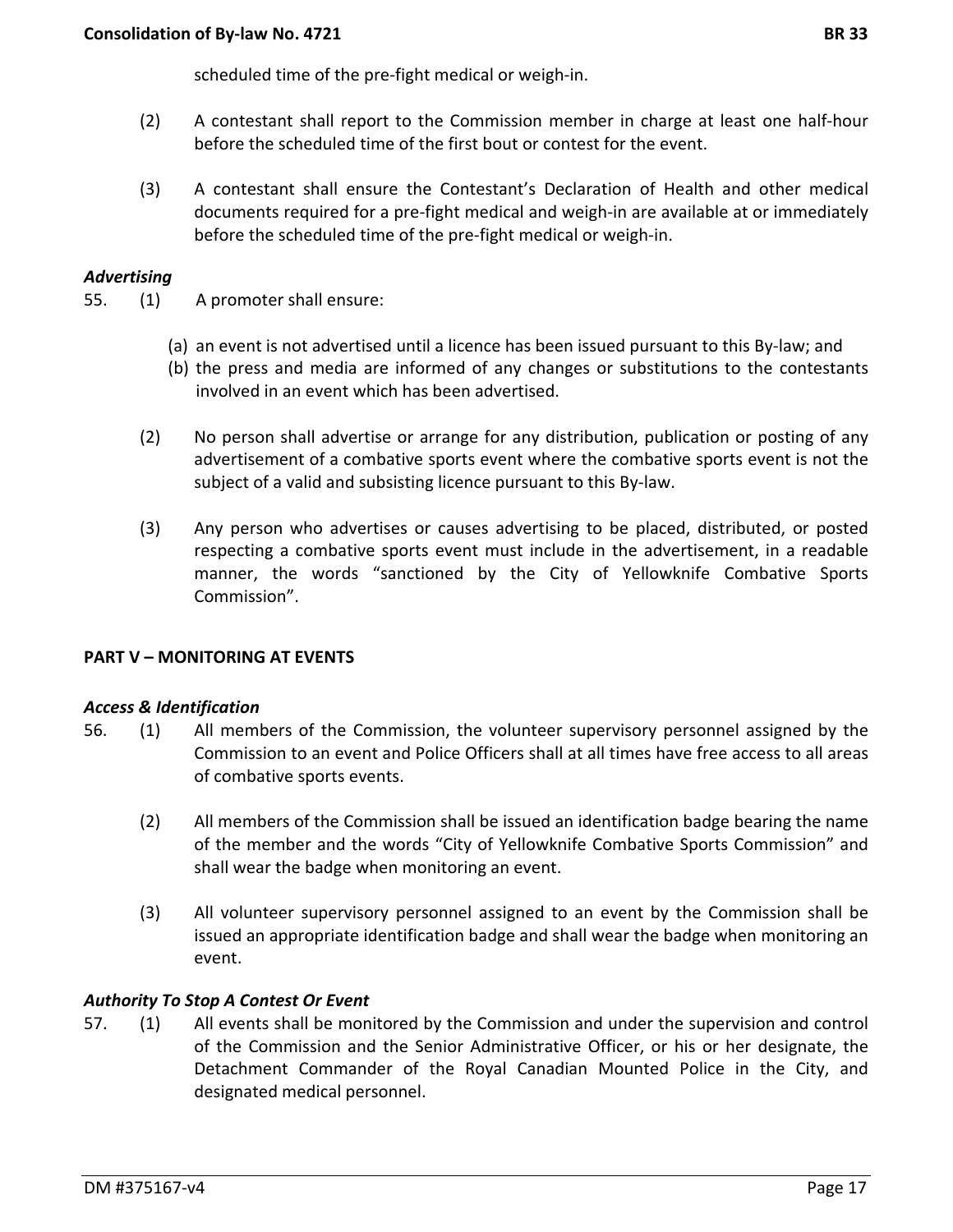- (2) Any of the persons or members of an agency listed in subsection (1) shall have the authority to stop any event, bout or contest if, in the opinion of any of them,
	- (a) a contestant is unfit to continue or is not properly matched;
	- (b) for any misconduct of any promoter, agent or contestant;
	- (c) for disorderly conduct on the part of the audience; or
	- (d) where the safety, health or welfare of the public may be at risk.

## *Medical*

- 58. The Commission shall arrange to provide medical personnel as the Commission deems proper, to be in attendance at any bout, contest or exhibition in order to ensure that such bout, contest or exhibition shall be conducted in a safe and orderly manner, and may require the promoter or person in charge of any bout, contest or exhibition to pay such amount as will cover the cost of providing such medical personnel and may withhold the issue of any permit until the person concerned has made arrangements satisfactory to the Commission to pay such amount, provided that in case a promoter or person in charge considers the amount charged by the Commission, is, under the particular circumstances, unfair or excessive, the promoter or person in charge may appeal to Council within 14 days from the date the amount objected to was charged by the Commission and in case of an appeal within the time limited, the decision of the Council shall be final and binding.
- 59. (1) The Commission may make it a condition of a licence that a contestant licensed for an event shall appear before the medical personnel designated for the event to determine whether the contestant is fit to participate in that event.
	- (2) The designated medical personnel may, at any time, intervene in any contest or event to examine a contestant, and after consultation with the referee, in the medical personnel's discretion, stop a contest.
	- (3) If a contestant is injured or knocked out during an event, the designated medical personnel shall examine the contestant.
	- (4) The designated medical personnel shall examine a contestant after a contest or event and before the contestant leaves the venue where the event was held.
	- (5) The designated medical personnel shall deliver to the Chief Licence Inspector an opinion or recommendation regarding the ability of any contestant to participate in a combative sports event.

# **PART VI – REFUSAL, CONDITIONS, REVOCATION, SUSPENSION**

## *Authority of Commission*

60. (1) The Commission may, if, in the Commission's opinion there are just and reasonable grounds: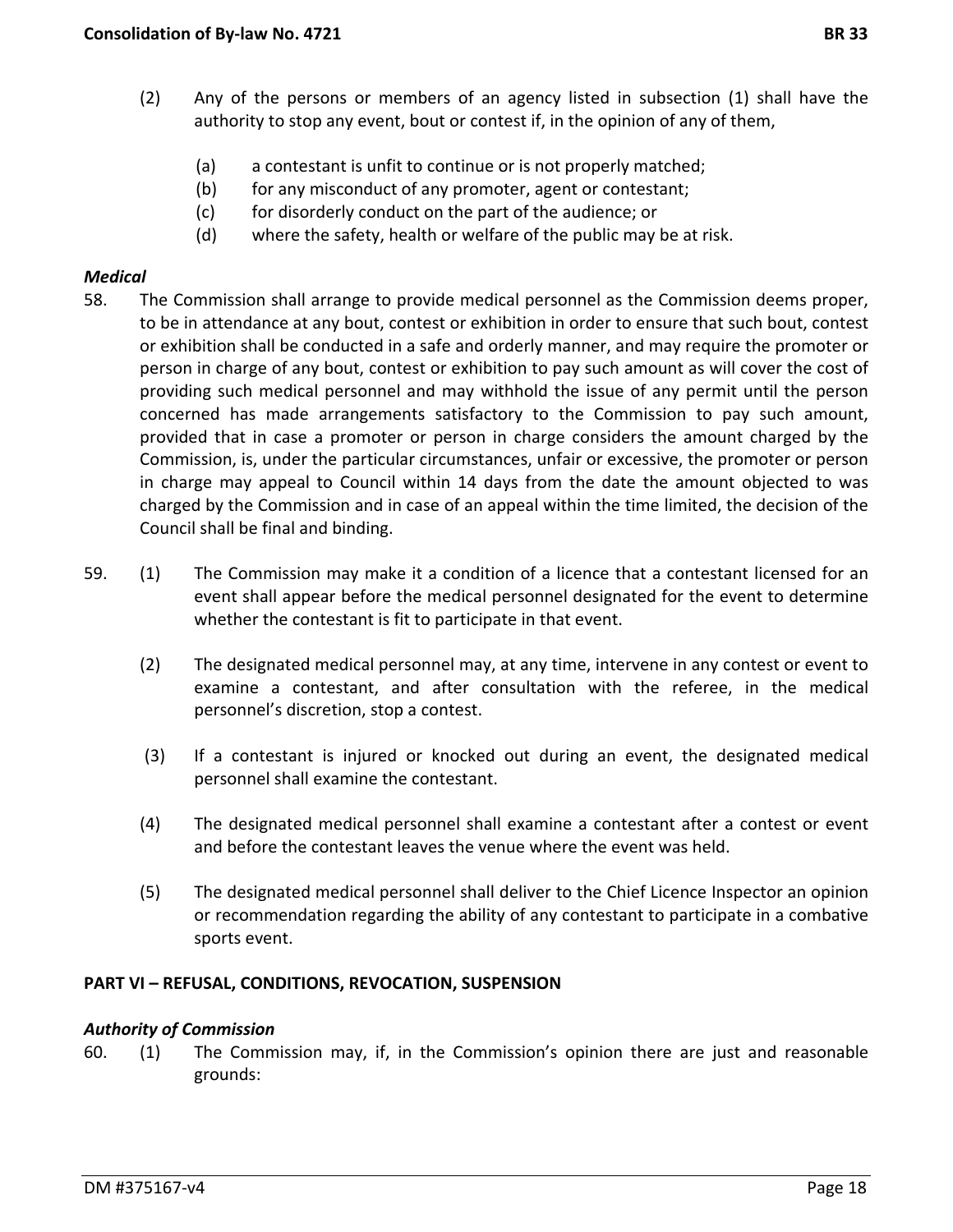- (b) impose conditions on any licence issued pursuant to this By-law, or
- (c) suspend or revoke any licence issued pursuant to this By-law.
- (2) The Commission may refuse to issue a licence for any combative sports event which the Commission believes on reasonable grounds the Promoter cannot ensure the safety of the contestants or spectators.
- (3) Without limiting the generality of the foregoing, a licence may be suspended or revoked for non-compliance with any By-law of the City notwithstanding that the holder of the licence has not been prosecuted for a contravention of that By-law.
- (4) Without limiting the generality of the foregoing, a licence may be refused, revoked or suspended where the Commission has reasonable grounds to believe that the licensee or event poses a danger to the safety, health or welfare of the contestants, spectators or the public, or the protection of property.

## *Hearings*

61. The Commission may,

- (a) convene a hearing to determine whether there are just and reasonable grounds for the refusal of an application, a revocation or a suspension of a licence, or to impose conditions on the licence;
- (b) suspend a licence prior to convening a hearing to determine whether there are just and reasonable grounds for the suspension or revocation of a licence where, the Commission, believes the safety, health or welfare of the public may be at risk if the licence is not suspended immediately;
- (c) In the case of a suspension pursuant to subsection (1)(b), the date scheduled for a hearing must be within ten days of the suspension.
- 62. (1) At least one (1) week prior to the hearing, a notice shall be served on the person against whom the allegation is brought, personally or by registered mail,
	- (i) containing reasonable particulars of the allegations; and
	- (ii) specifying the time and place of the hearing.
	- (2) Testimony may be adduced before the Commission or at the hearing in any manner the Commission considers proper.
	- (3) If the person against whom the allegation is made does not attend the hearing, the Commission may, upon being satisfied that the Notice of Hearing was served upon the individual in accordance herewith, proceed with the hearing in their absence, without further notice to the individual.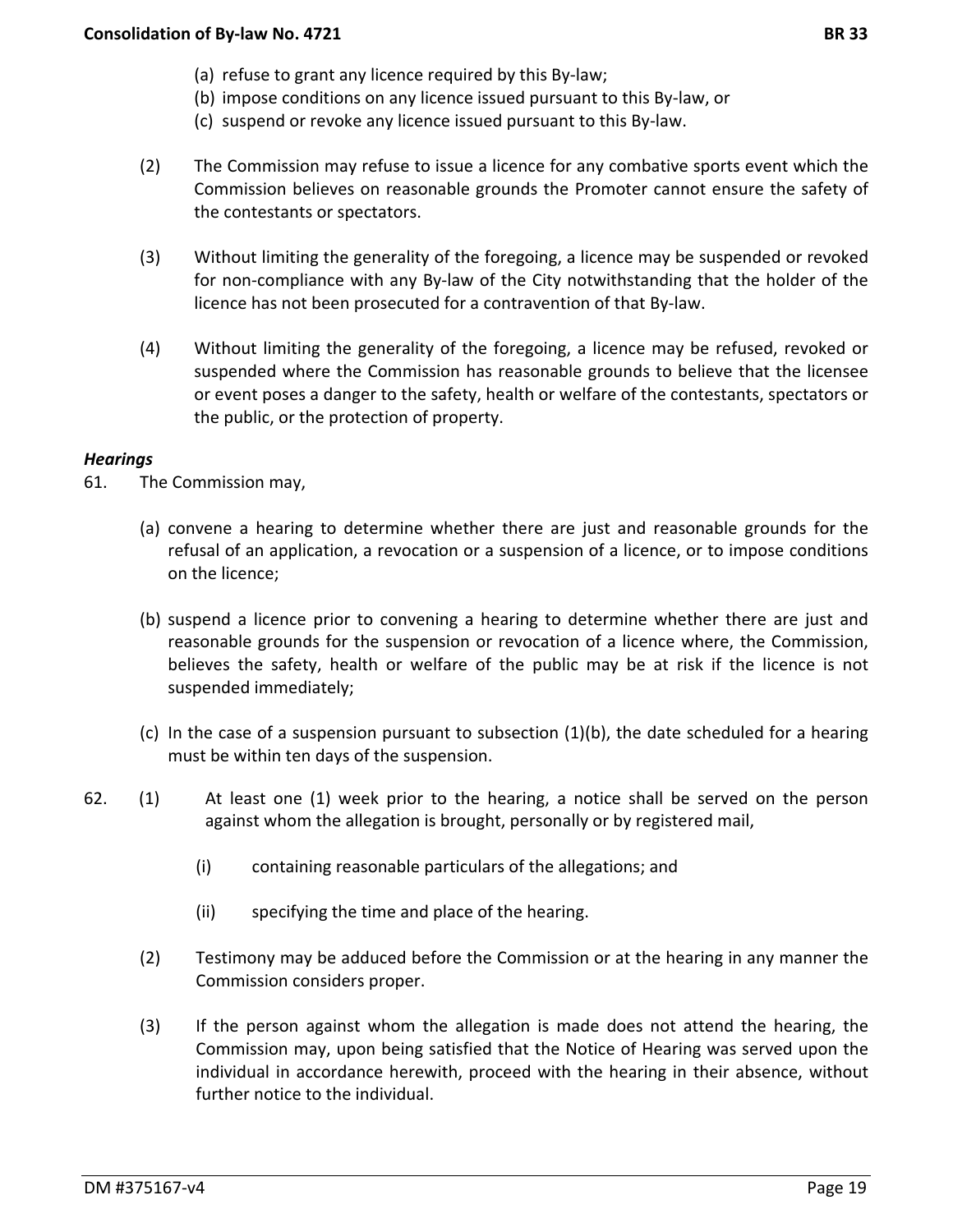- 
- 63. Any participant who enters into a bout or contest involving the regulated sports with a participant who has been suspended, or any participant who takes part in a bout or contest involving the regulated sports which is controlled or undertaken by any promoter who has been suspended by the Commission shall be deemed to be suspended by the Commission.

## *Notice*

- 64. (1) Upon a licence application being refused, a licence being revoked or suspended, or conditions being applied to a licence, the Commission shall notify the applicant or licensee of the refusal, revocation, suspension or conditions and the reasons for it:
	- (a) by delivering a notice to him personally; or
	- (b) by mailing a registered letter to his place of business or residence as shown on his licence or application for same.
	- (2) Subject to Section 67, after the delivery of the notice,
		- (a) the business shall not be carried on until such time as the period of suspension ends or a new licence is issued to replace the licence which was revoked or the conditions of the license are complied with; and
		- (b) where a licence is suspended or revoked pursuant to this By-law, the licensee shall surrender the licence to the Commission immediately.
	- (3) The Commission may suspend a contestant's licence without convening a hearing where the Commission, in consultation with the medical personnel for an event, believes the safety, health or welfare of a contestant may be at risk if the licence is not suspended immediately.

# *Term Of Suspension*

- 65. A suspension of a licence issued pursuant to this By-law may be:
	- (a) for a period of time not exceeding the unexpired term of the licence;
	- (b) where the suspension is for non-compliance with a By-law, until the holder of the suspended licence has, in the opinion of the Commission, complied with that By-law; or
	- (c) where the suspension is a medical suspension pursuant to Section 62(3), until the holder of the suspended licence has proven, to the satisfaction of the Commission, that the reasons for the suspension as given by the medical personnel for the event no longer exist.

## *Reinstatement Fee*

66. (1) Where the Commission has suspended or revoked an event or promoter's licence then, unless such suspension or revocation is overturned in whole by Council, the licensee shall pay a reinstatement fee in the amount specified in By-Law No. 4436 or any successor by-law as a condition of any reinstatement or renewal of the licence, including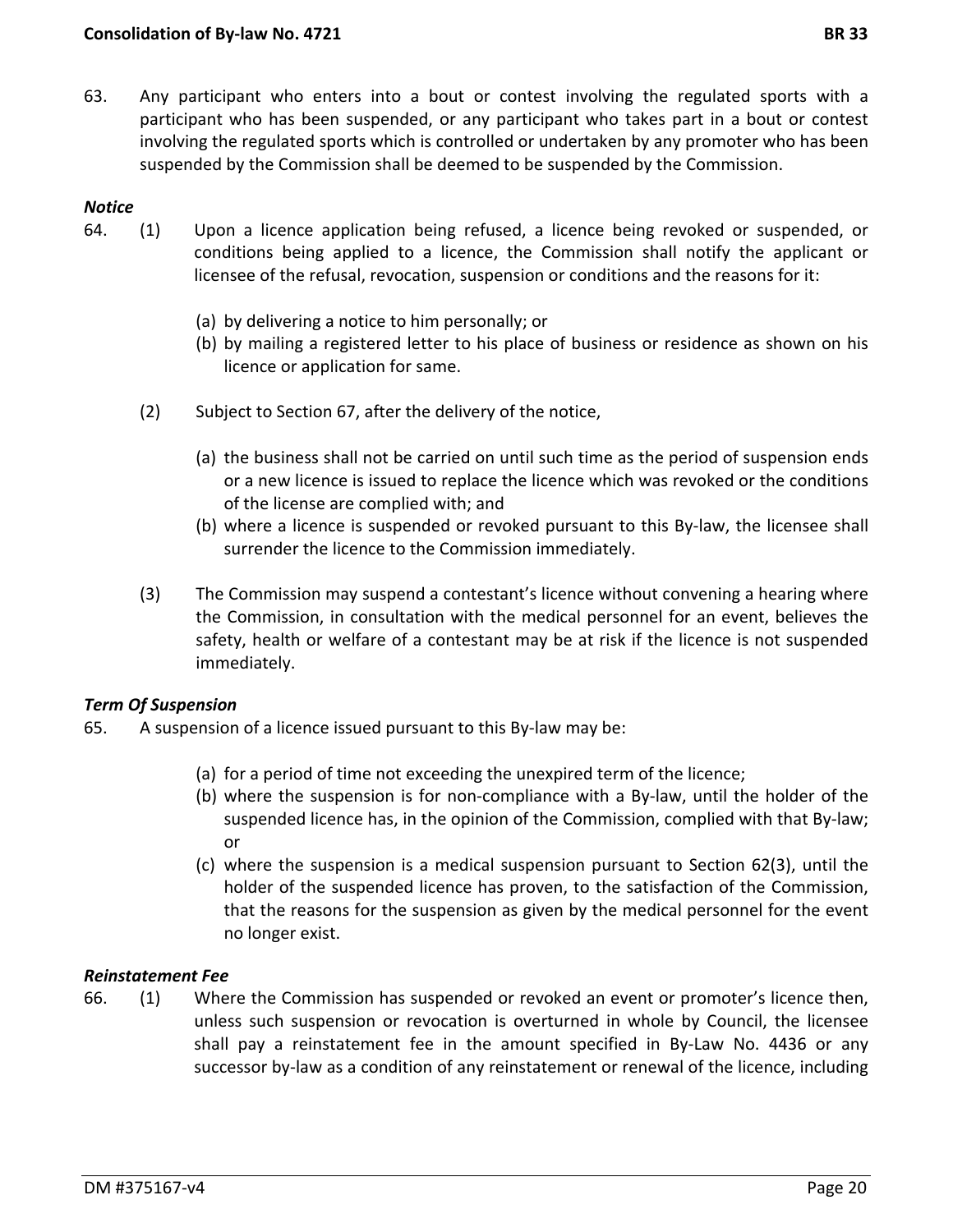(2) A reinstatement fee is not refundable.

## **PART VII – OFFENCES AND PENALTIES**

#### *General Penalty Provisions*

- 67. (1) Every person who contravenes any provision of this By-law by:
	- (a) doing any act or thing which the person is prohibited from doing; or
	- (b) failing to do any act or thing the person is required to do

is guilty of an offence.

- (2) Any person convicted of an offence pursuant to this By-law is liable on summary conviction to a fine not exceeding:
	- (a) Two thousand (\$2,000.00) dollars for an individual;
	- (b) Ten thousand (\$10,000.00) dollars for a corporation; and/or
	- (c) Imprisonment for a period not exceeding six months, in default of payment of a fine.

## *Tickets & Specified Penalties*

- 68. (1) Pursuant to Section 66 of this By-law, a Police Officer may issue a Summary Offence Ticket Information in the form prescribed by the *Summary Conviction Procedures Act R.S.N.W.T. 1988,c.S-15* and it's regulations, to any person who violates any provision of this By-law and such person may, in lieu of prosecution, pay the City a specified penalty payable in respect of a contravention of a Section of this By-law is the amount shown in Schedule "A" in respect of that Section, and the recording of such payment by the Court shall constitute acceptance of a guilty plea and the imposition of a fine in the amount of the specified penalty.
	- (2) This Section shall not prevent any Police Officer from issuing a Summary Offence Ticket Information requiring the court appearance of the defendant, pursuant to the provisions of the *Summary Conviction Procedures Act R.S.N.W.T. 1988,c.S-15*.

## **REPEAL**

69. By-law No. 4396 is hereby repealed.

## **EFFECT**

70. That this by-law shall come into effect upon receiving Third Reading and otherwise meets the requirements of Section 75 of the *Cities, Towns and Villages Act*.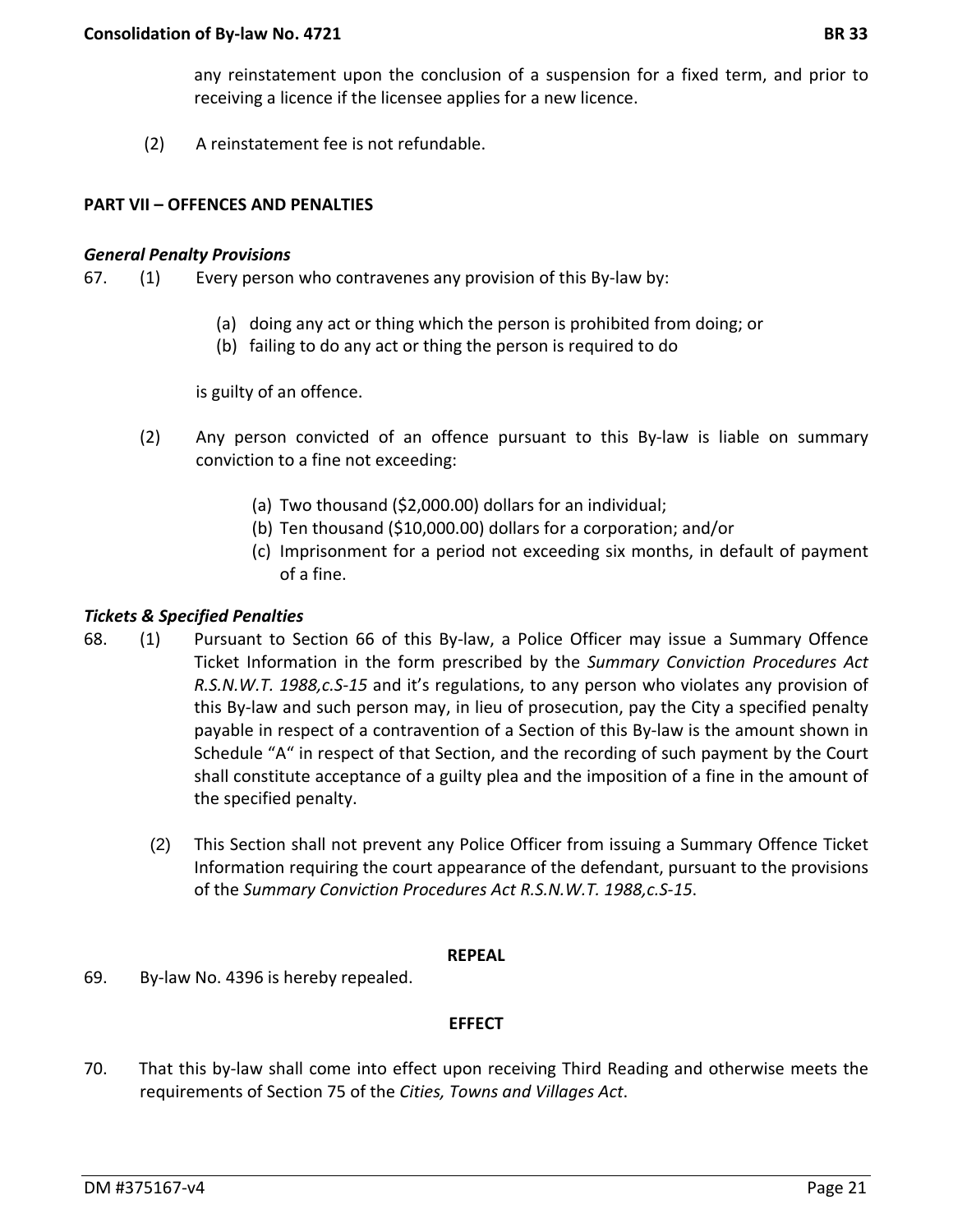# **SCHEDULE "A" Speci**f**ied Penalties**

The specified penalty which may be accepted in lieu of prosecution for a contravention of any of the provisions of any of the Sections set out below shall be that sum set out opposite the Section number.

| <b>Section</b> | <b>Offence</b>                                             | <b>Specified Penalty</b> |
|----------------|------------------------------------------------------------|--------------------------|
| 35(1)(a)       | Unlicensed event                                           | \$1,000.00               |
| 35(1)(b)       | Unlicensed promoter                                        | \$500.00                 |
| 35(1)(c)       | Unlicensed contestant                                      | \$500.00                 |
| 35(1)(d)       | Unlicensed official                                        | \$1,000.00               |
| 36(3)(ii)      | Fail to advertise substitutes                              | \$300.00                 |
| 42(a)          | Fail to ensure access to gate fee receipts                 | \$1,000.00               |
| 42(d)          | Fail to pay gate fees within 30 days                       | \$1,000.00               |
| 42(e)          | Fail to submit official record of gate fees within 30 days | \$1,000.00               |
| 47(4)          | Fail to produce licence on demand                          | \$300.00                 |
| 47(5)          | Reproduce, alter or deface a licence                       | \$300.00                 |
| 50(1)          | Fail to maintain standards or requirements of licence      | \$1,000.00               |
| 50(3)          | Contravene a licence condition                             | \$2,000.00               |
| 50(4)          | Give false information on application                      | \$1,000.00               |
| 50(5)          | Abuse an official, Commission member or personnel          | \$100.00                 |
| 51(1)          | Promoter fail to ensure compliance with regulations        | \$1,000.00               |
| 52(1)          | Allow unlicensed contestant to participate                 | \$1,000.00               |
| 52(2)          | Carry on an event at unapproved location                   | \$1,000.00               |
| 56(1)(a)       | Advertise unlicensed event                                 | \$300.00                 |